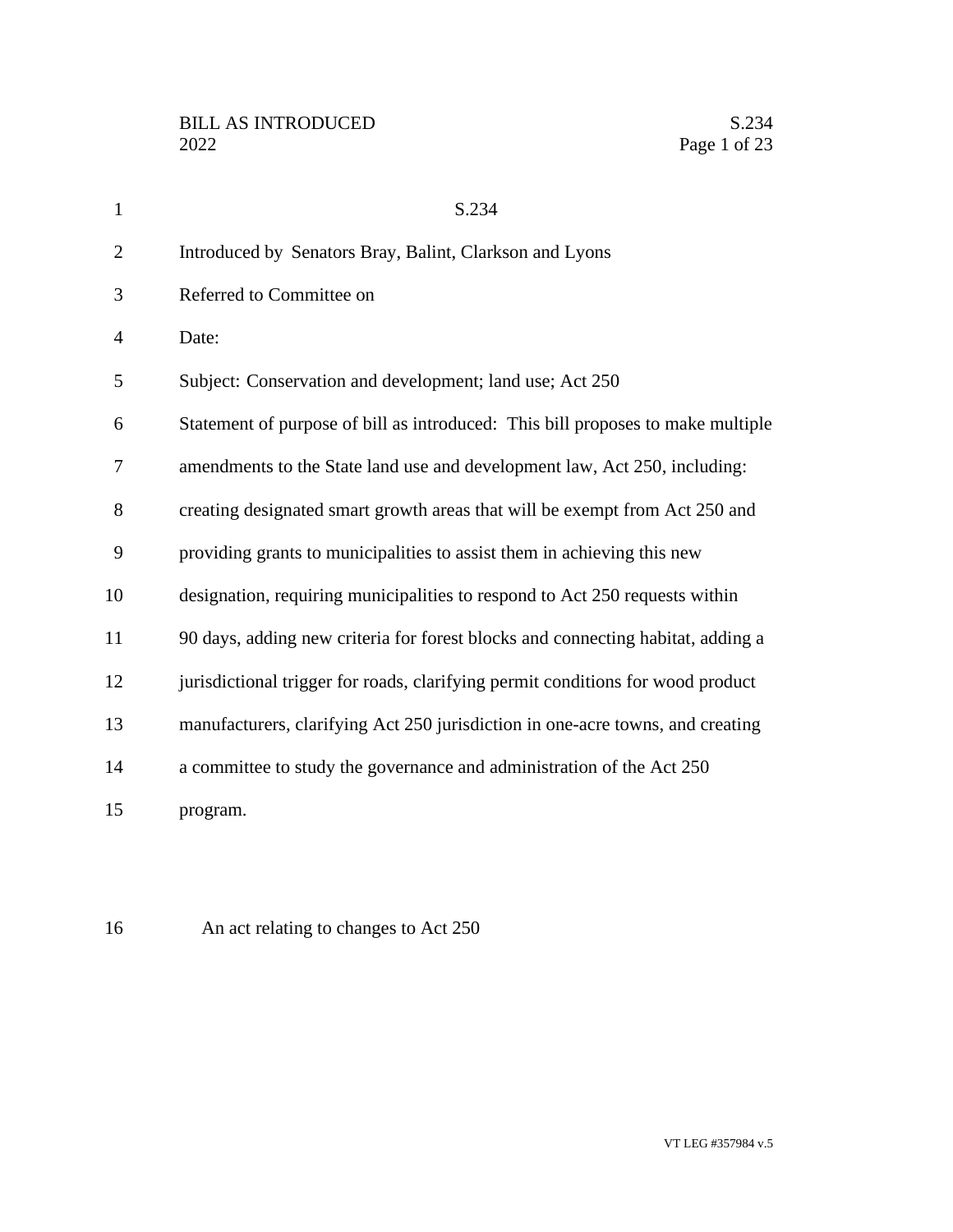| $\mathbf{1}$   | It is hereby enacted by the General Assembly of the State of Vermont:            |
|----------------|----------------------------------------------------------------------------------|
| $\overline{2}$ | *** Smart Growth Designation ***                                                 |
| 3              | Sec. 1. 10 V.S.A. § 6001(43) is added to read:                                   |
| 4              | (43) "Smart growth designation" means the process by which a                     |
| 5              | designated center demonstrates that the center has satisfied the requirements of |
| 6              | 24 V.S.A. § 2793f. The term shall also refer to the resulting status.            |
| 7              | Sec. 2. 10 V.S.A. $\S$ 6081 is amended to read:                                  |
| 8              | § 6081. PERMITS REQUIRED; EXEMPTIONS                                             |
| 9              | * * *                                                                            |
| 10             | (y) No permit or permit amendment is required for any subdivision or             |
| 11             | development located in a smart growth designation area. If the smart growth      |
| 12             | designation is terminated, a development or subdivision within the designated    |
| 13             | center must receive a permit, if applicable.                                     |
| 14             | Sec. 3. 24 V.S.A. § 2793f is added to read:                                      |
| 15             | § 2793f. SMART GROWTH DESIGNATION                                                |
| 16             | (a) Application and approval. A municipality, by resolution of its               |
| 17             | legislative body, may apply to the Natural Resources Board for a smart growth    |
| 18             | designation for any designated downtown development district or designated       |
| 19             | neighborhood development area. The Natural Resources Board shall issue an        |
| 20             | affirmative determination on finding that the municipality meets the             |
| 21             | requirements of subsection (b) of this section.                                  |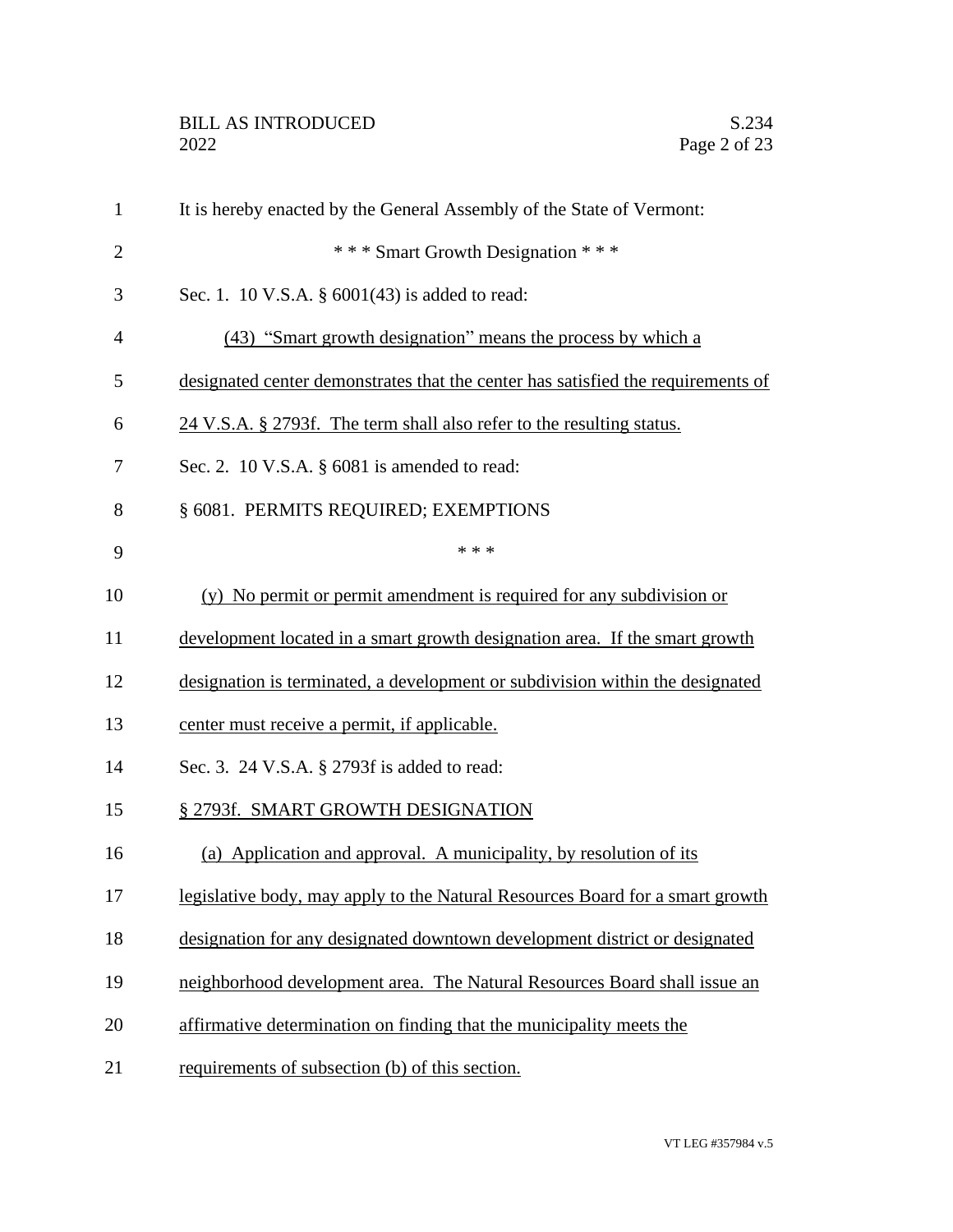| $\mathbf{1}$   | (b) Smart growth designation requirements.                                          |
|----------------|-------------------------------------------------------------------------------------|
| $\overline{2}$ | (1) To obtain a smart growth designation under this section, a                      |
| 3              | municipality must demonstrate that it has each of the following:                    |
| $\overline{4}$ | (A) an approved designated downtown development district or                         |
| 5              | designated neighborhood development area;                                           |
| 6              | (B) a municipal plan that is approved in accordance with section                    |
| 7              | 4350 of this title;                                                                 |
| 8              | (C) a housing element in its town plan in accordance with                           |
| 9              | subdivision $4382(10)$ of this title that achieves the purposes of subdivision      |
| 10             | $4302(11)$ of this title and that includes clear implementation steps for achieving |
| 11             | mixed income housing, including affordable housing, a timeline for                  |
| 12             | implementation, responsibility for each implementation step, and potential          |
| 13             | funding sources;                                                                    |
| 14             | (D) adopted one of the following to promote the availability of                     |
| 15             | affordable housing opportunities in the municipality:                               |
| 16             | (i) inclusionary zoning as provided in subdivision $4414(7)$ of this                |
| 17             | title;                                                                              |
| 18             | (ii) a restricted housing trust fund with designated revenue                        |
| 19             | streams;                                                                            |
| 20             | (iii) a housing commission as provided in section 4433 of this                      |
| 21             | title; or                                                                           |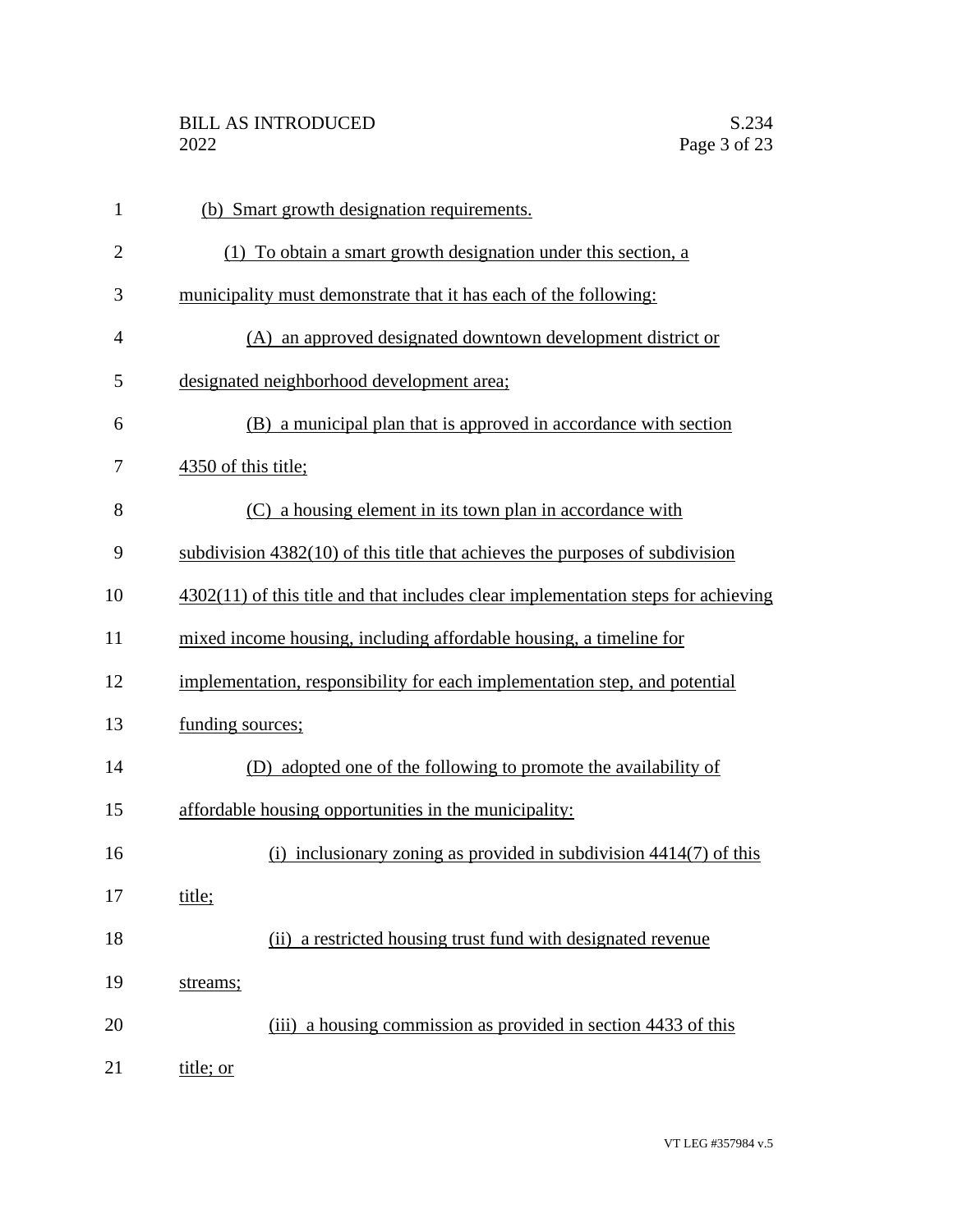| $\mathbf{1}$   | (iv) impact fee exemptions or reductions for affordable housing as              |
|----------------|---------------------------------------------------------------------------------|
| $\overline{2}$ | provided in section 5205 of this title;                                         |
| 3              | (E) municipal flood hazard planning, applicable to the entire                   |
| $\overline{4}$ | municipality, in accordance with subdivision 4382(12) of this title and the     |
| 5              | guidelines issued by the Department pursuant to subsection 2792(d) of this      |
| 6              | title;                                                                          |
| 7              | (F) flood hazard and river corridor bylaws, applicable to the entire            |
| 8              | municipality, that are consistent with the standards established pursuant to    |
| 9              | 10 V.S.A §§ 755(b) (flood hazard) and 1428(b) (river corridor);                 |
| 10             | (G) a capital budget and program pursuant to section 4430 of this title         |
| 11             | that make substantial investments in the ongoing development of the             |
| 12             | designated area, are consistent with the plan's implementation program, and     |
| 13             | are consistent with the smart growth principles defined in subdivision 2791(13) |
| 14             | of this title;                                                                  |
| 15             | (H) municipal bylaws that do not include broad exemptions                       |
| 16             | excluding significant private or public land development from requiring a       |
| 17             | municipal land use permit; and                                                  |
| 18             | (I) adequate municipal staff to support coordinated comprehensive               |
| 19             | capital planning, development review, and zoning administration.                |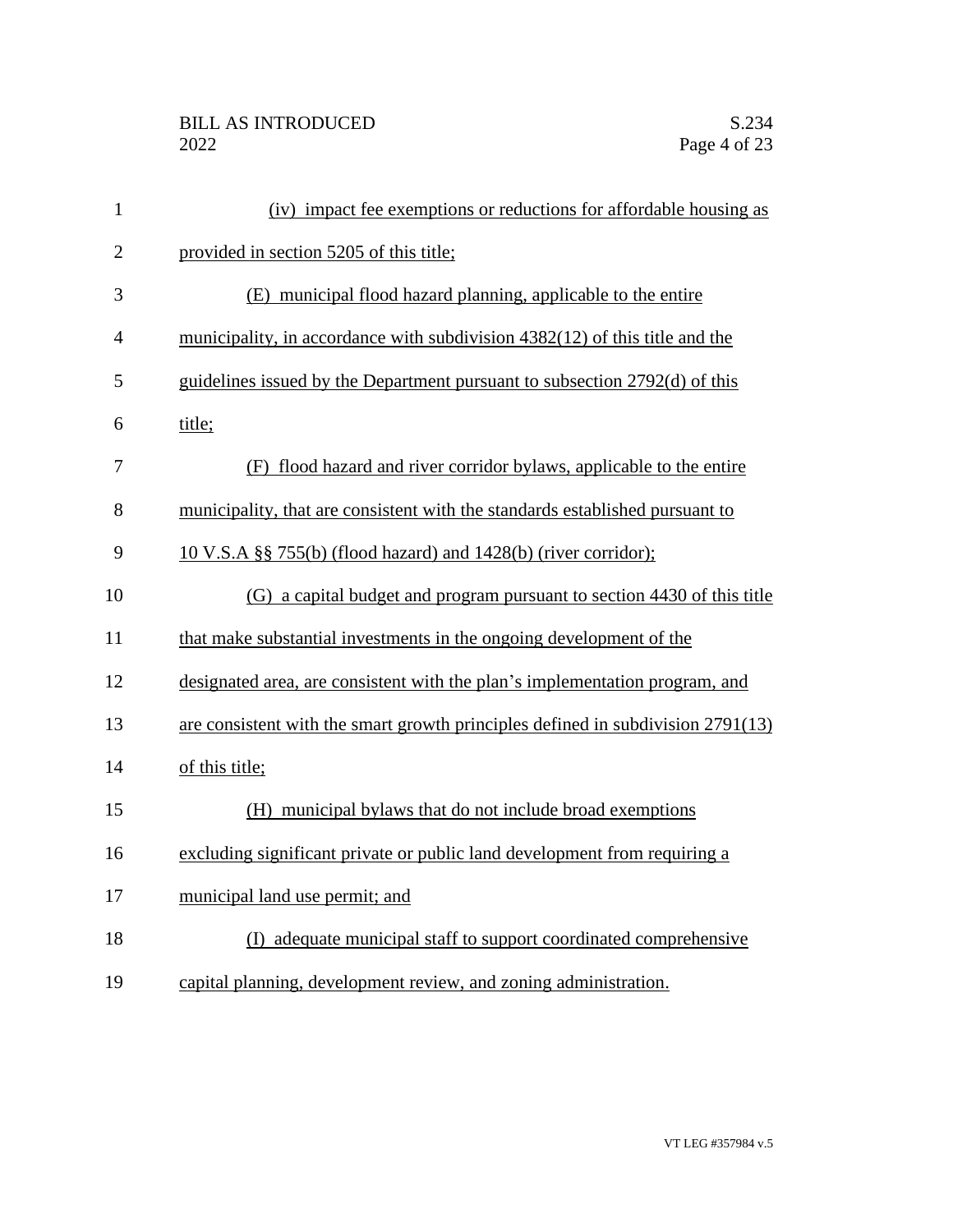## BILL AS INTRODUCED<br>2022 Page 5 of 23

| $\mathbf{1}$   | (2) Designated downtown development districts seeking enhanced                         |
|----------------|----------------------------------------------------------------------------------------|
| $\overline{2}$ | designation shall, in addition to the requirements of subdivisions $(c)(1)$ – $(6)$ of |
| 3              | this section, also have:                                                               |
| 4              | (A) urban form by laws for the enhanced designated center that                         |
| 5              | further the smart growth principles of this chapter and adequately regulate the        |
| 6              | physical form and scale of development and conform to the guidelines                   |
| 7              | established by the Department; and                                                     |
| 8              | (B) historic preservation bylaws for established design review                         |
| 9              | districts, historic districts, or historic landmarks pursuant to subdivisions          |
| 10             | $4414(1)(E)$ and (F) of this title for the enhanced designated center that meet        |
| 11             | State historic preservation guidelines issued by the Department pursuant to            |
| 12             | subsection $2792(d)$ of this title.                                                    |
| 13             | (3) Designated neighborhood development areas seeking enhanced                         |
| 14             | designation shall have, in addition to the requirements of this subsection,            |
| 15             | wildlife habitat planning bylaws for the enhanced designated center that               |
| 16             | comply with standards established by the Department of Fish and Wildlife.              |
| 17             | $(4)$ If any party entitled to notice under subdivision $(4)(A)$ of subsection         |
| 18             | (c) of this section or any resident of the municipality raises concerns about the      |
| 19             | municipality's compliance with the requirements for the underlying                     |
| 20             | designation, those concerns must be addressed as part of the municipality's            |
| 21             | application.                                                                           |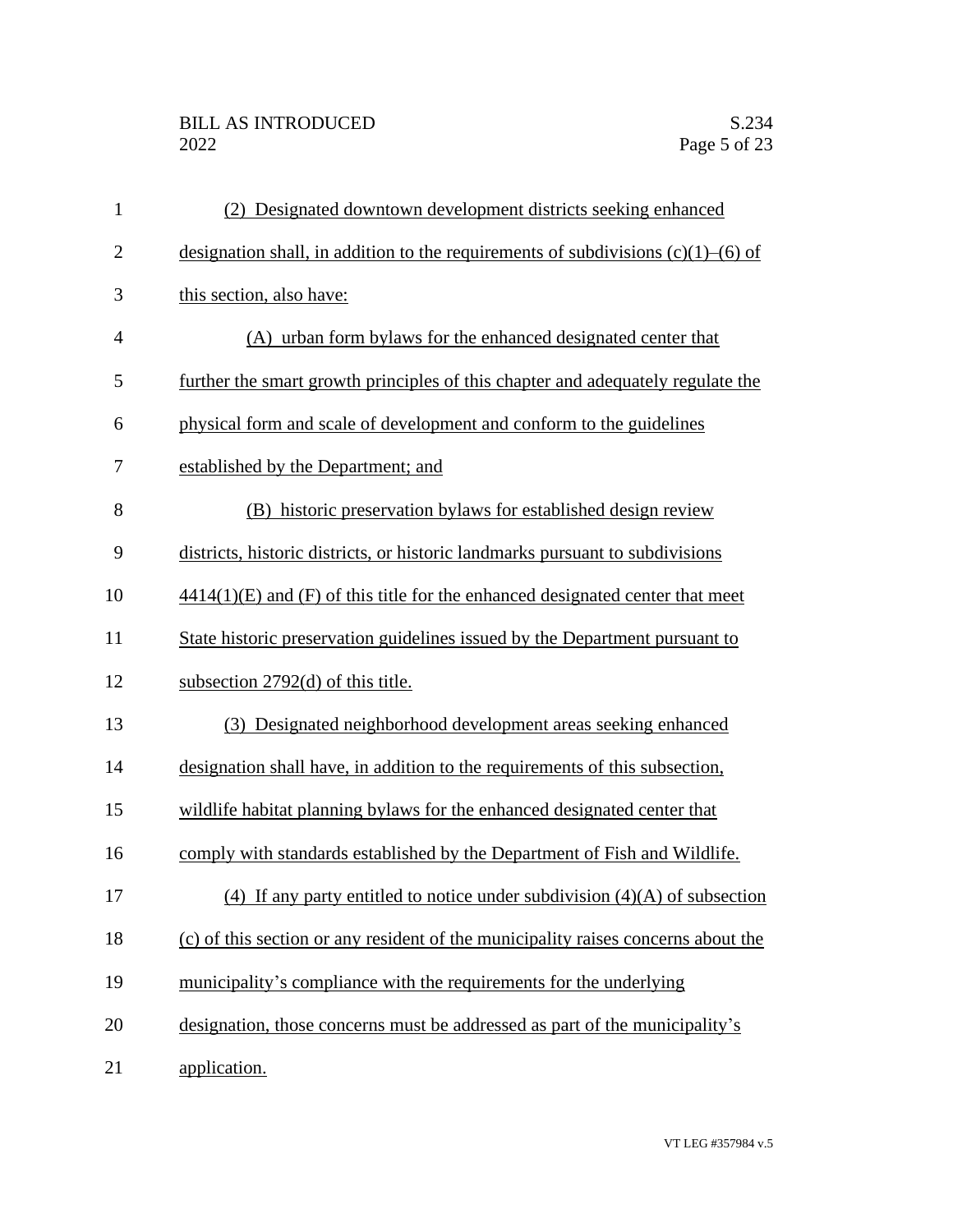| $\mathbf{1}$   | (c) Process for issuing smart growth designation.                                |
|----------------|----------------------------------------------------------------------------------|
| $\mathbf{2}$   | (1) A preapplication meeting shall be held with Department staff to              |
| 3              | review the program requirements. The meeting shall be held in the                |
| $\overline{4}$ | municipality unless another location is agreed to by the municipality.           |
| 5              | (2) An application by the municipality must include the information and          |
| 6              | analysis required by the Department's guidelines established pursuant to         |
| 7              | section 2792 of this title on how to meet the requirements of subsection (b) of  |
| 8              | this section.                                                                    |
| 9              | (3) The Department shall establish a procedure for submission of a draft         |
| 10             | application that involves review and comment by all the parties to be noticed in |
| 11             | subdivision $(4)(A)$ of this subsection and shall issue a preapplication memo-   |
| 12             | incorporating the comments to the applicant after receipt of a draft preliminary |
| 13             | application.                                                                     |
| 14             | (4) After receipt of a complete final application, the Natural Resources         |
| 15             | Board shall convene a public hearing in the municipality to consider whether     |
| 16             | to issue a determination of smart growth designation under this section.         |
| 17             | (A) Notice.                                                                      |
| 18             | (i) At least 35 days in advance of the Board's meeting, the                      |
| 19             | Department shall provide notice to the municipality and post it on the           |
| 20             | Agency's website.                                                                |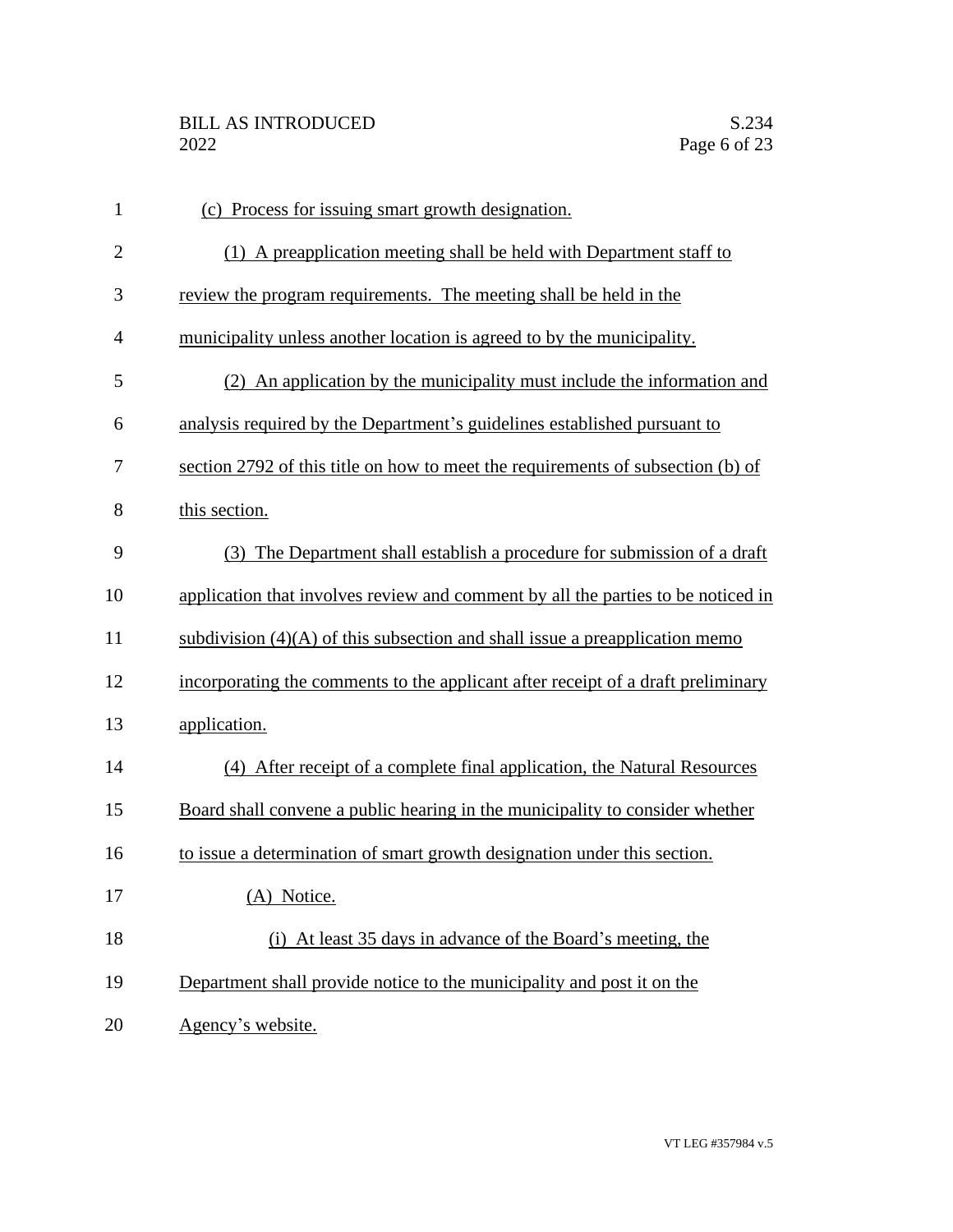| $\mathbf{1}$   | (ii) The municipality shall publish notice of the meeting at least                 |
|----------------|------------------------------------------------------------------------------------|
| $\mathbf{2}$   | 30 days in advance of the Board's meeting in a newspaper of general                |
| 3              | circulation in the municipality, and deliver physically or electronically, with    |
| $\overline{4}$ | proof of receipt or by certified mail, return receipt requested to the Agency of   |
| 5              | Natural Resources; the State Downtown Board; the Division for Historic             |
| 6              | Preservation; the Agency of Agriculture, Food and Markets; the Agency of           |
| 7              | Transportation; the regional planning commission; the regional development         |
| 8              | corporations; and the entities providing educational, police, and fire services to |
| 9              | the municipality.                                                                  |
| 10             | The notice shall also be posted by the municipality in or near<br>(iii)            |
| 11             | the municipal clerk's office and in at least two other designated public places    |
| 12             | in the municipality and on the websites of the municipality and the Agency of      |
| 13             | Commerce and Community Development.                                                |
| 14             | (iv) The municipality shall also certify in writing that the notice                |
| 15             | required by this subdivision $(c)(4)(A)$ has been published, delivered, and        |
| 16             | posted within the specified time.                                                  |
| 17             | (B) No defect in the form or substance of any requirements of this                 |
| 18             | subsection (c) shall invalidate the action of the Board where reasonable efforts   |
| 19             | are made to provide adequate posting and notice. However, the action shall be      |
| 20             | invalid when the defective posting or notice was materially misleading in          |
| 21             | content. If an action is ruled to be invalid by the Superior Court or by the       |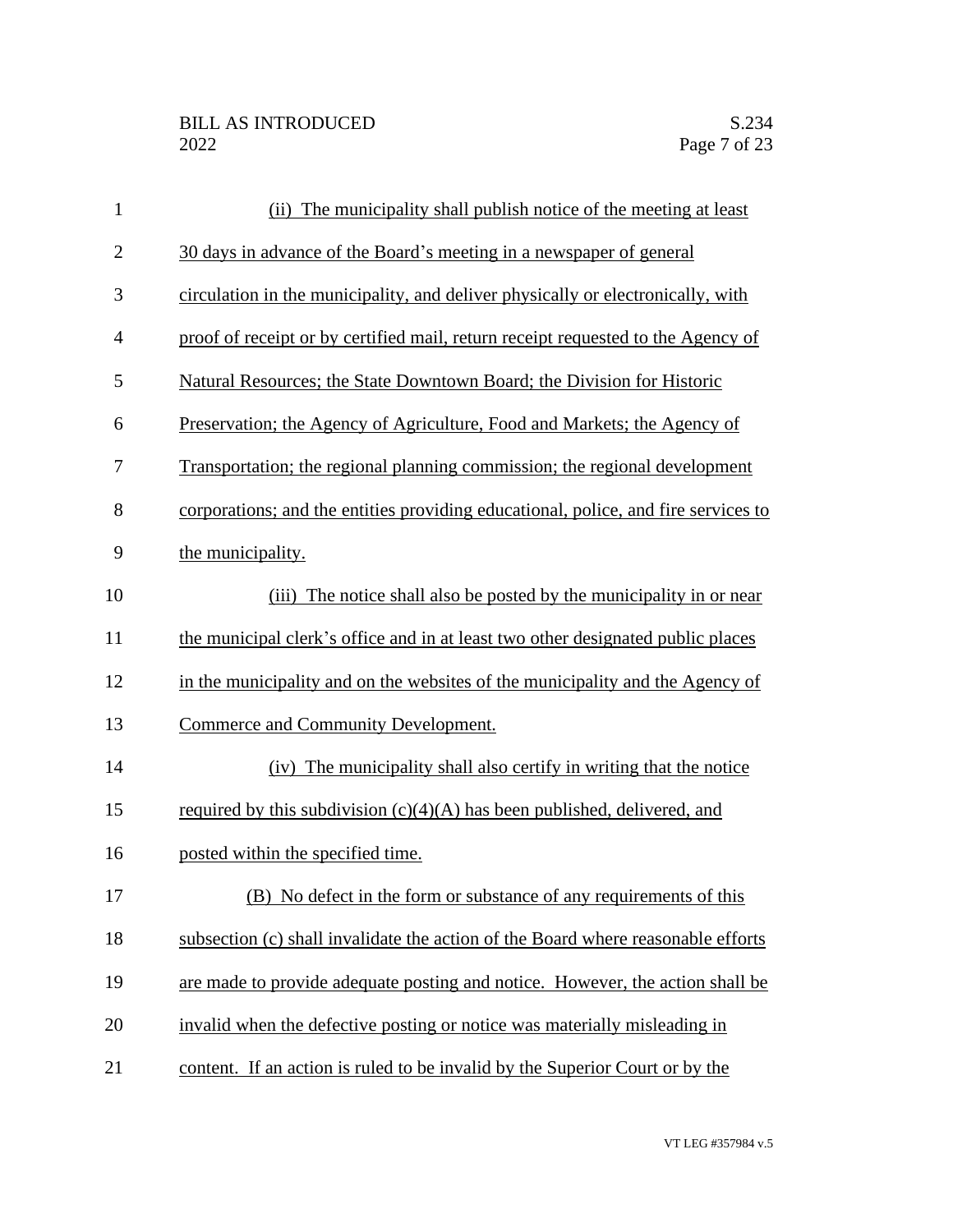| $\mathbf{1}$   | Board itself, the Department shall provide and the municipality shall issue new  |
|----------------|----------------------------------------------------------------------------------|
| $\overline{2}$ | posting and notice, and the Board shall hold a new hearing and take a new        |
| 3              | action.                                                                          |
| 4              | (5) The Board may recess the proceedings on any application pending              |
| 5              | submission of additional information. The Board shall close the proceedings      |
| 6              | promptly after all parties have submitted the requested information.             |
| 7              | (6) The Board shall issue its determination in writing. The                      |
| 8              | determination shall include explicit findings on each of the requirements in     |
| 9              | subsection (b) of this section.                                                  |
| 10             | (d) Review of smart growth designation status.                                   |
| 11             | (1) Length of designation. Initial determination of a smart growth               |
| 12             | designation may be made at any time. Thereafter, review of the smart growth      |
| 13             | designation shall be concurrent with the next periodic review of the underlying  |
| 14             | designated downtown or neighborhood development area.                            |
| 15             | (2) The Board, on its motion, may review compliance with the smart               |
| 16             | growth designation requirements at more frequent intervals.                      |
| 17             | (3) If at any time the Board determines that the designated smart growth         |
| 18             | area no longer meets the standards for the designation, it shall take one of the |
| 19             | following actions:                                                               |
| 20             | (A) require corrective action within a reasonable time frame; or                 |
| 21             | (B) terminate the smart growth designation.                                      |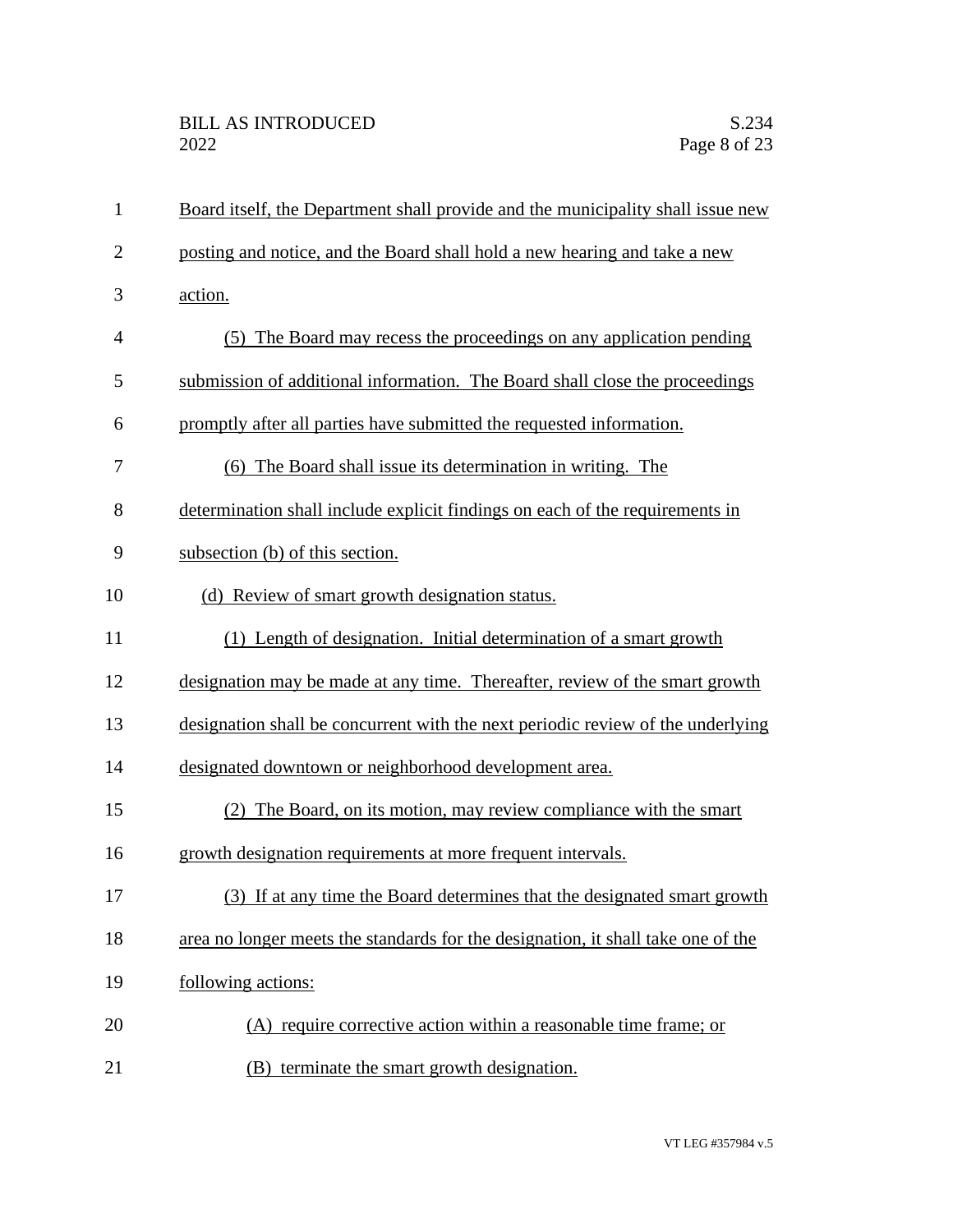## BILL AS INTRODUCED<br>2022 Page 9 of 23

| $\mathbf{1}$   | (4) If the underlying designation is terminated, the smart growth                  |
|----------------|------------------------------------------------------------------------------------|
| $\overline{2}$ | designation also shall terminate.                                                  |
| 3              | (e) Appeal.                                                                        |
| $\overline{4}$ | (1) An interested person may appeal any act or decision of the Board               |
| 5              | under this section to the Environmental Division of the Superior Court within      |
| 6              | 30 days following the act or decision.                                             |
| 7              | (2) As used in this section, an "interested person" means any one of the           |
| 8              | following:                                                                         |
| 9              | (A) A person owning a title to or occupying property within or                     |
| 10             | abutting the designated center.                                                    |
| 11             | (B) The municipality making the application or a municipality that                 |
| 12             | adjoins the municipality making the application.                                   |
| 13             | (C) The regional planning commission for the region that includes                  |
| 14             | the designated center or a regional planning commission whose region adjoins       |
| 15             | the municipality in which the designated center is located.                        |
| 16             | (D) Any 20 persons who, by signed petition, allege that the decision               |
| 17             | is not in accord with the requirements of this chapter and who own or occupy       |
| 18             | real property located within the municipality in which the designated center is    |
| 19             | located or an adjoining municipality. The petition must designate one person       |
| 20             | to serve as the representative of the petitioners regarding all matters related to |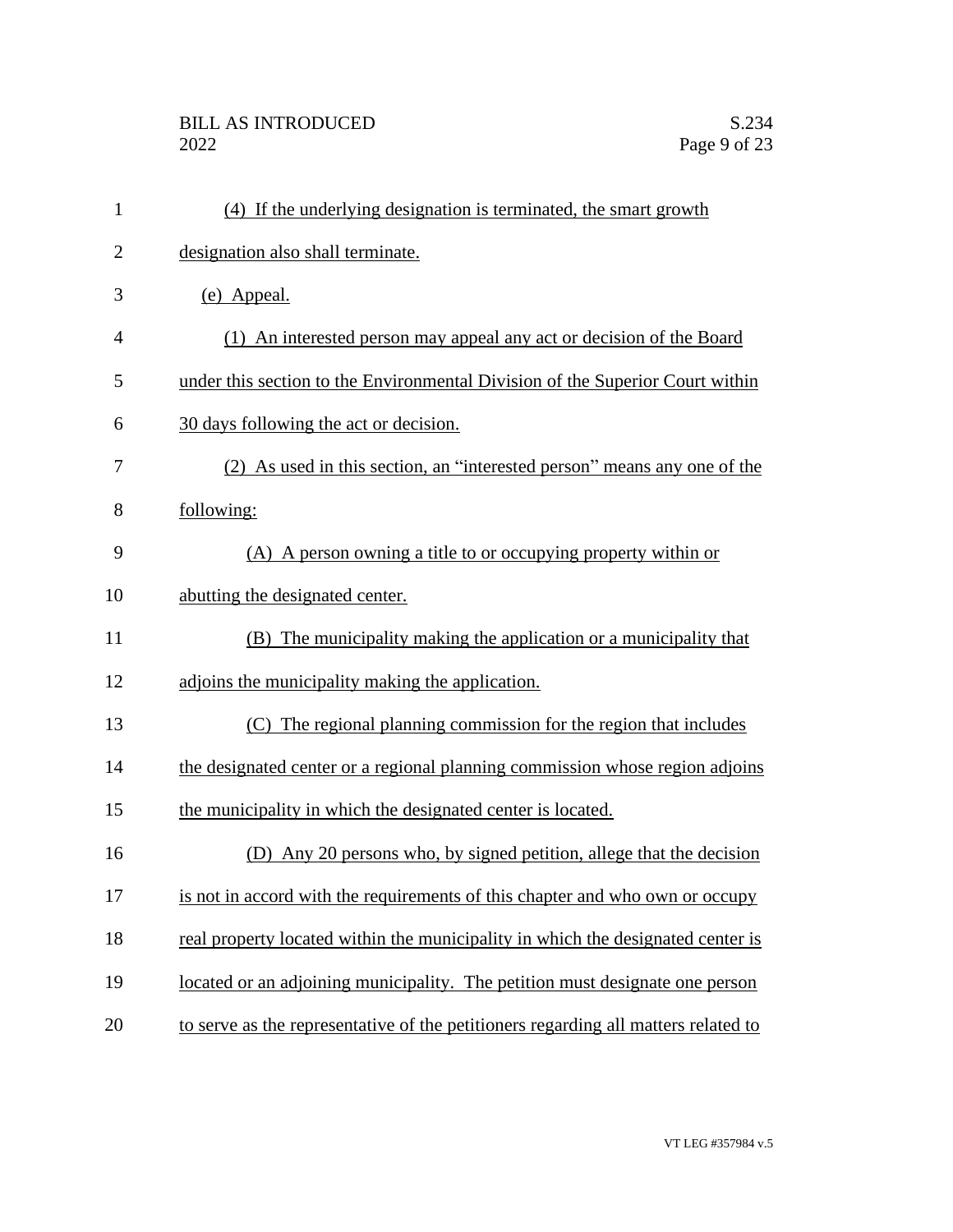| $\mathbf{1}$   | the appeal. The designated representative must have participated in the public    |
|----------------|-----------------------------------------------------------------------------------|
| $\overline{2}$ | hearing described in subdivision $(c)(4)$ of this section.                        |
| 3              | Sec. 4. 24 V.S.A. § 2792 is amended to read:                                      |
| 4              | § 2792. Vermont Downtown Development Board                                        |
| 5              | (a) A "Vermont Downtown Development Board," also referred to as the               |
| 6              | "State Board," is created to administer the provisions of this chapter. The State |
| 7              | Board shall be composed of the following members or their designees:              |
| 8              | * * *                                                                             |
| 9              | (12) The executive director of the Vermont Housing and Conservation               |
| 10             | Board or designee.                                                                |
| 11             | * * *                                                                             |
| 12             | Sec. 5. 24 V.S.A. § 4306 is amended to read:                                      |
| 13             | § 4306. MUNICIPAL AND REGIONAL PLANNING FUND                                      |
| 14             | $(a)(1)$ The Municipal and Regional Planning Fund for the purpose of              |
| 15             | assisting municipal and regional planning commissions to carry out the intent     |
| 16             | of this chapter is hereby created in the State Treasury.                          |
| 17             | (2) The Fund shall be composed of 17 percent of the revenue from the              |
| 18             | property transfer tax under 32 V.S.A. chapter 231 and any monies from time to     |
|                |                                                                                   |
| 19             | time appropriated to the Fund by the General Assembly or received from any        |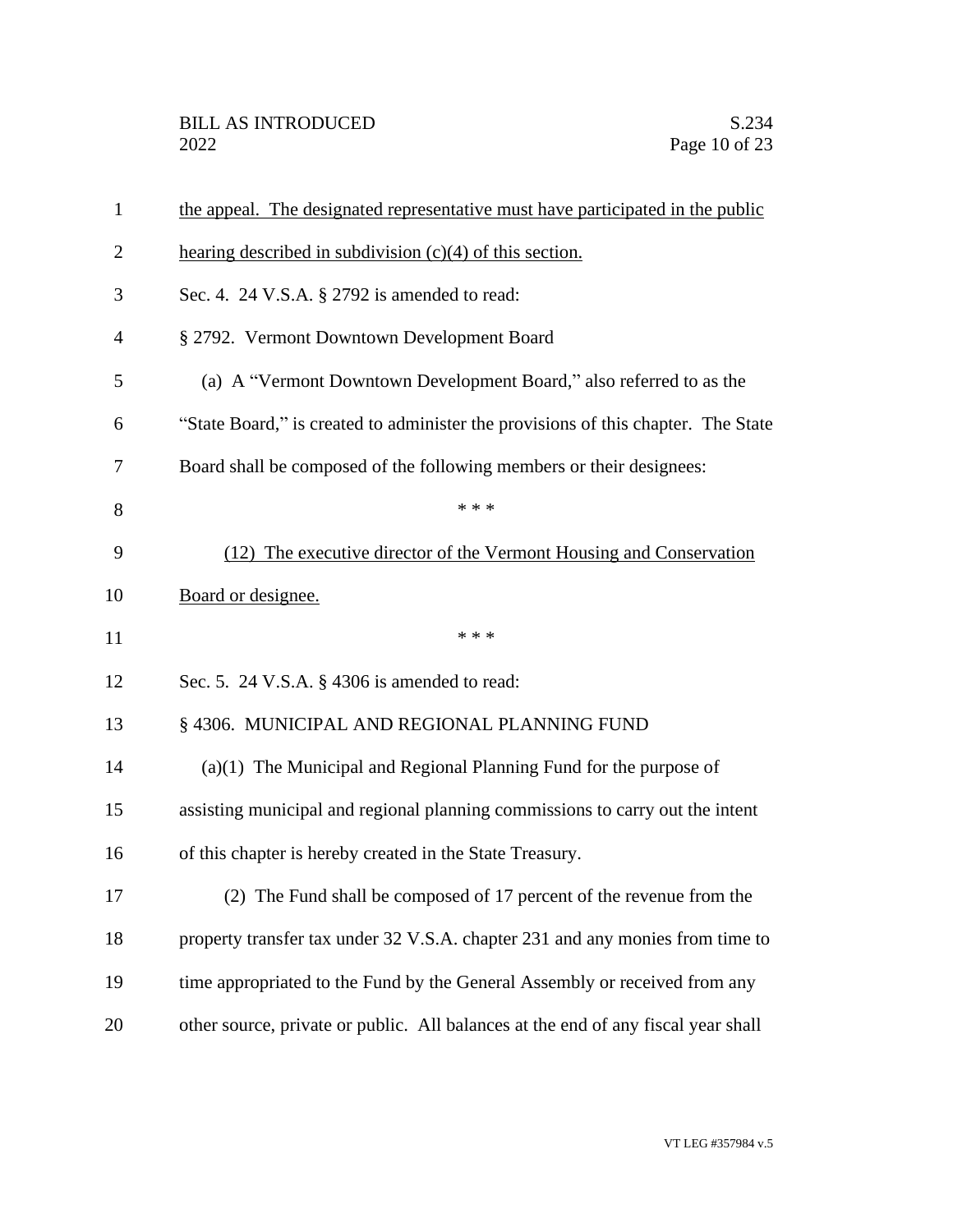| $\mathbf{1}$   | be carried forward and remain in the Fund. Interest earned by the Fund shall    |
|----------------|---------------------------------------------------------------------------------|
| $\overline{2}$ | be deposited in the Fund.                                                       |
| 3              | (3) Of the revenues in the Fund, each year:                                     |
| $\overline{4}$ | (A) 10 percent shall be disbursed to the Vermont Center for                     |
| 5              | Geographic Information;                                                         |
| 6              | (B) 70 percent shall be disbursed to the Secretary of Commerce and              |
| 7              | Community Development for performance contracts with regional planning          |
| 8              | commissions to provide regional planning services pursuant to section 4341a     |
| 9              | of this title; and                                                              |
| 10             | (C) 20 percent shall be disbursed to municipalities.                            |
| 11             | * * *                                                                           |
| 12             | (d) New funds allocated to municipalities under this section may take the       |
| 13             | form of special purpose grants in accordance with section 4307 of this title.   |
| 14             | Sec. 6. 24 V.S.A. § 4307 is added to read:                                      |
| 15             | §4307. MUNICIPAL SMART GROWTH DESIGNATION GRANTS                                |
| 16             | (a) There are created Municipal Bylaw Modernization Grants to assist            |
| 17             | municipalities in updating their land use and development bylaws to achieve a   |
| 18             | smart growth designation under section 2793f of this title. The Grants shall be |
| 19             | funded by monies allocated from the municipality allocation of the Municipal    |
| 20             | and Regional Planning Fund established in subdivision $4306(a)(3)(C)$ of this   |
| 21             | title and any other monies appropriated for this purpose.                       |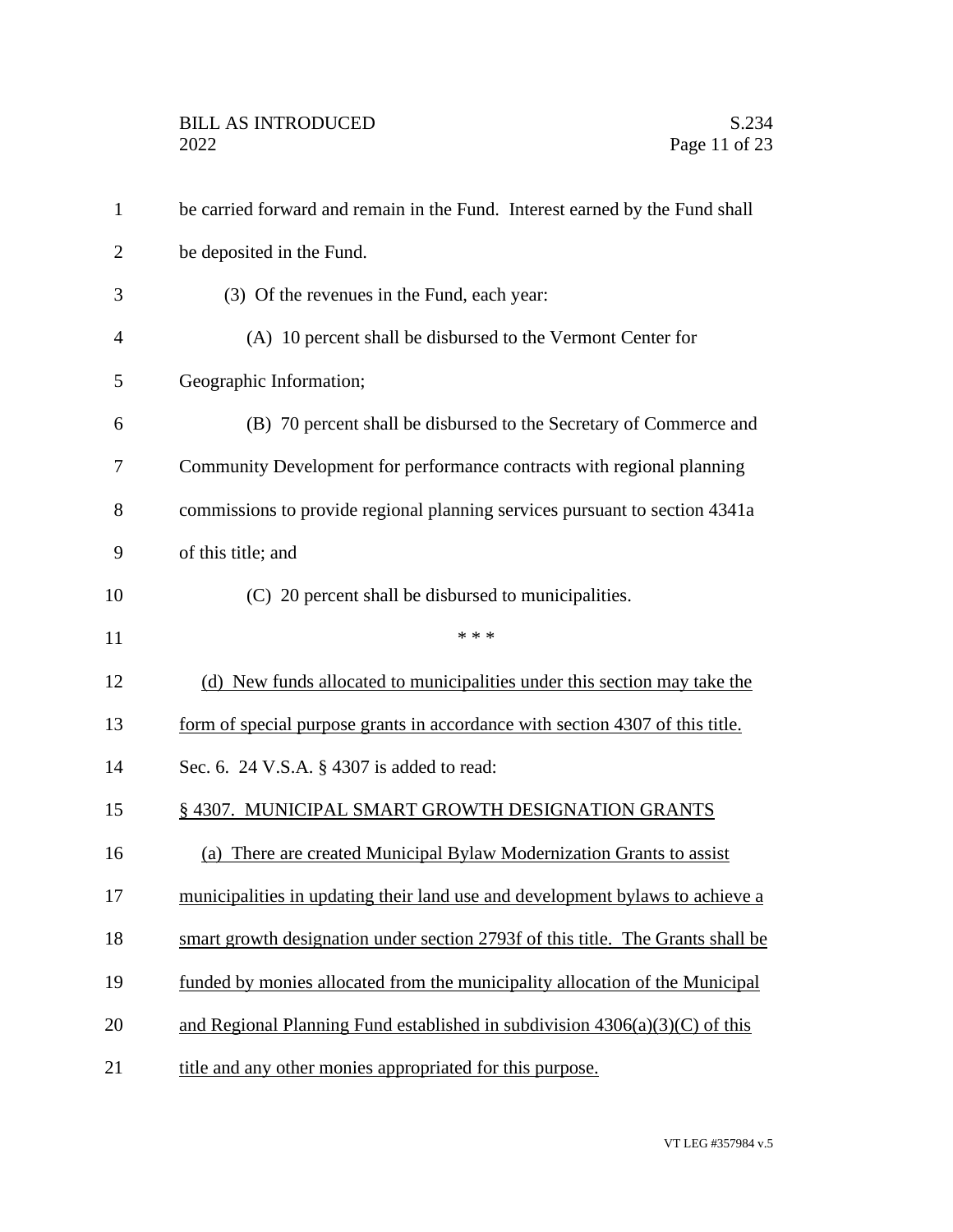| $\mathbf{1}$   | (b) A municipality that receives a grant shall use the funds for the adoption       |
|----------------|-------------------------------------------------------------------------------------|
| $\overline{2}$ | of bylaws that are required under section 2793f of this title to achieve the smart  |
| 3              | growth designation. Funding may be used for mapping, the cost of regional           |
| $\overline{4}$ | planning commission staff or consultant time, carrying out the provisions of        |
| 5              | subchapters 5–10 of this chapter, and any other purpose approved by the             |
| 6              | Department.                                                                         |
| 7              | (c) Disbursement to municipalities shall be administered by the Department          |
| 8              | of Housing and Community Development through a competitive process,                 |
| 9              | providing the opportunity for all regions and any eligible municipality to          |
| 10             | compete regardless of size. The Department shall, to the extent reasonably          |
| 11             | possible, ensure that grants are awarded with the intent of achieving               |
| 12             | geographic distribution across the State.                                           |
| 13             | (d) On or before September 1, 2022, the Department shall adopt guidelines           |
| 14             | to assist municipalities applying for grants under this section.                    |
| 15             | *** Municipal Response to Act 250 Requests ***                                      |
| 16             | Sec. 7. 10 V.S.A. 6086(g) is added to read:                                         |
| 17             | (g) If a municipality fails to respond to a request by the applicant within         |
| 18             | 90 days as to the impacts related to subdivision (a)(6) or (7) of this section, the |
| 19             | application will be presumed not to have an unreasonable burden on                  |
| 20             | educational, municipal, or governmental services.                                   |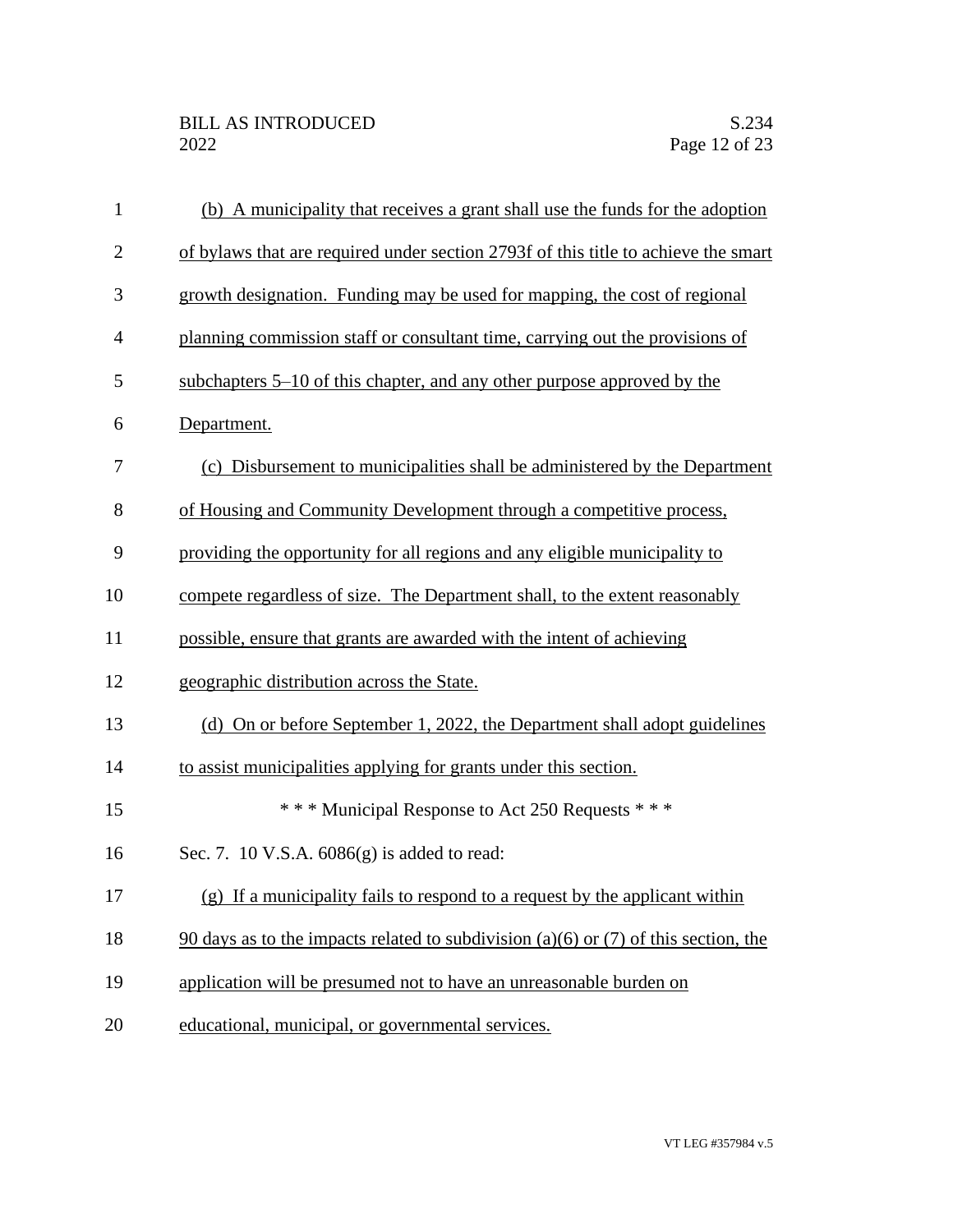| $\mathbf{1}$   | *** Forest Blocks ***                                                               |
|----------------|-------------------------------------------------------------------------------------|
| $\overline{2}$ | Sec. 8. 10 V.S.A. $\S$ 6001 is amended to read:                                     |
| 3              | § 6001. DEFINITIONS                                                                 |
| $\overline{4}$ | As used in this chapter:                                                            |
| 5              | * * *                                                                               |
| 6              | (44) "Connecting habitat" means land or water, or both, that links                  |
| 7              | patches of habitat within a landscape, allowing the movement, migration, and        |
| 8              | dispersal of wildlife and plants and the functioning of ecological processes. A     |
| 9              | connecting habitat may include features including recreational trails and           |
| 10             | improvements constructed for farming, logging, or forestry purposes.                |
| 11             | (45) "Forest block" means a contiguous area of forest in any stage of               |
| 12             | succession and not currently developed for nonforest use. A forest block may        |
| 13             | include features including recreational trails, wetlands, or other natural features |
| 14             | that do not themselves possess tree cover and improvements constructed for          |
| 15             | farming, logging, or forestry purposes.                                             |
| 16             | (46) "Fragmentation" means the division or conversion of a forest block             |
| 17             | or connecting habitat by the separation of a parcel into two or more parcels; the   |
| 18             | construction, conversion, relocation, or enlargement of any building or other       |
| 19             | structure or of any mining, excavation, or landfill; and any change in the use of   |
| 20             | any building or other structure, or land, or extension of use of land. However,     |
| 21             | "fragmentation" does not include the division or conversion of a forest block       |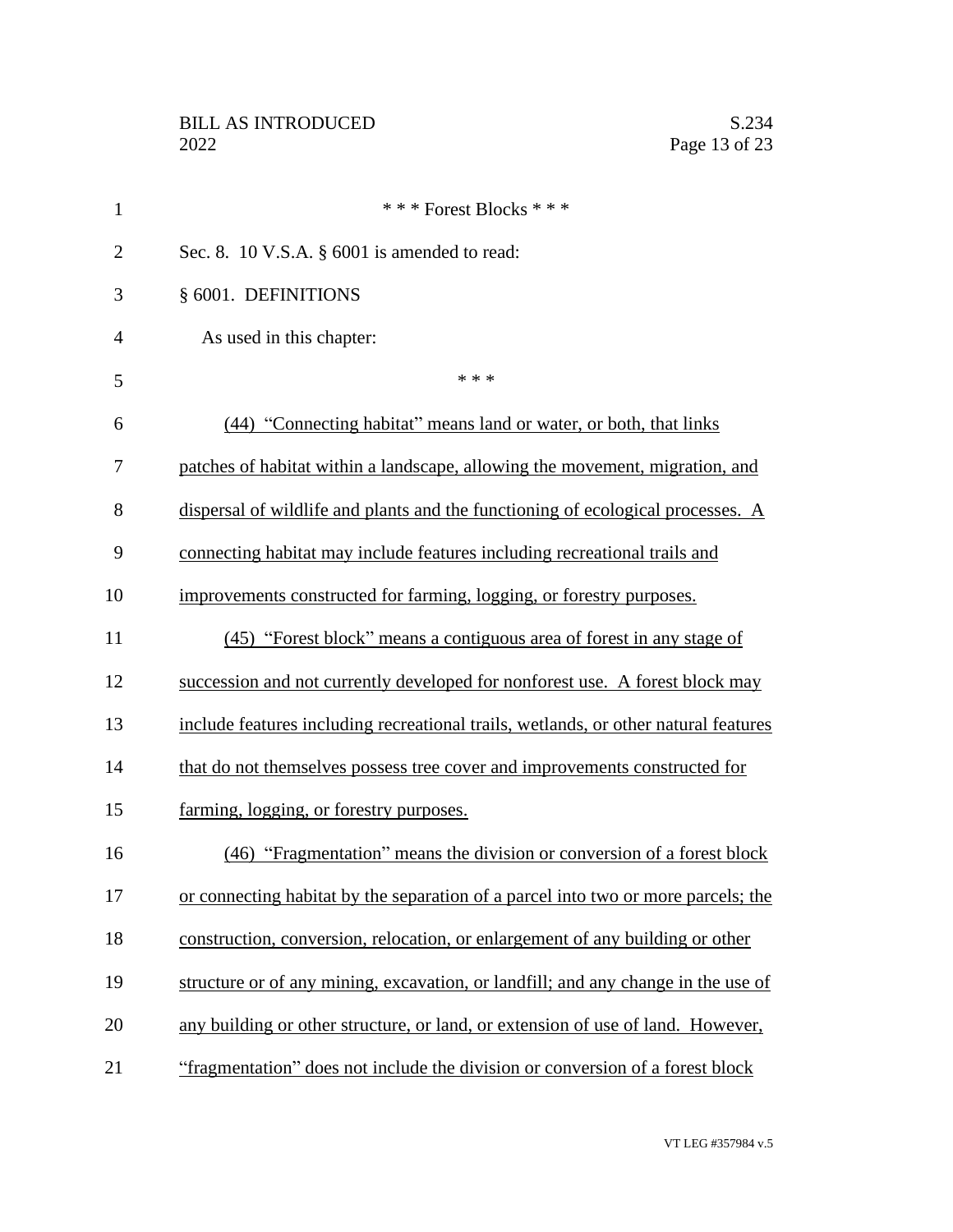| $\mathbf{1}$   | or connecting habitat by a recreational trail or by improvements constructed for    |
|----------------|-------------------------------------------------------------------------------------|
| $\overline{2}$ | <u>farming, logging, or forestry purposes below the elevation of 2,500 feet.</u>    |
| 3              | (47) "Habitat" means the physical and biological environment in which               |
| $\overline{4}$ | a particular species of plant or wildlife lives.                                    |
| 5              | Sec. 9. 10 V.S.A. $\S$ 6086(a)(8) is amended to read:                               |
| 6              | (8) Ecosystem protection; scenic beauty; historic sites.                            |
| 7              | (A) Aesthetics. Will not have an undue adverse effect on the scenic                 |
| 8              | or natural beauty of the area, aesthetics, historic sites or rare and irreplaceable |
| 9              | natural areas.                                                                      |
| 10             | $(A)(B)$ Necessary wildlife habitat and endangered species. A permit                |
| 11             | will not be granted if it is demonstrated by any party opposing the applicant       |
| 12             | that a development or subdivision will destroy or significantly imperil             |
| 13             | necessary wildlife habitat or any endangered species; and:                          |
| 14             | (i) the economic, social, cultural, recreational, or other benefit to               |
| 15             | the public from the development or subdivision will not outweigh the                |
| 16             | economic, environmental, or recreational loss to the public from the                |
| 17             | destruction or imperilment of the habitat or species; or                            |
| 18             | (ii) all feasible and reasonable means of preventing or lessening                   |
| 19             | the destruction, diminution, or imperilment of the habitat or species have not      |
| 20             | been or will not continue to be applied; or                                         |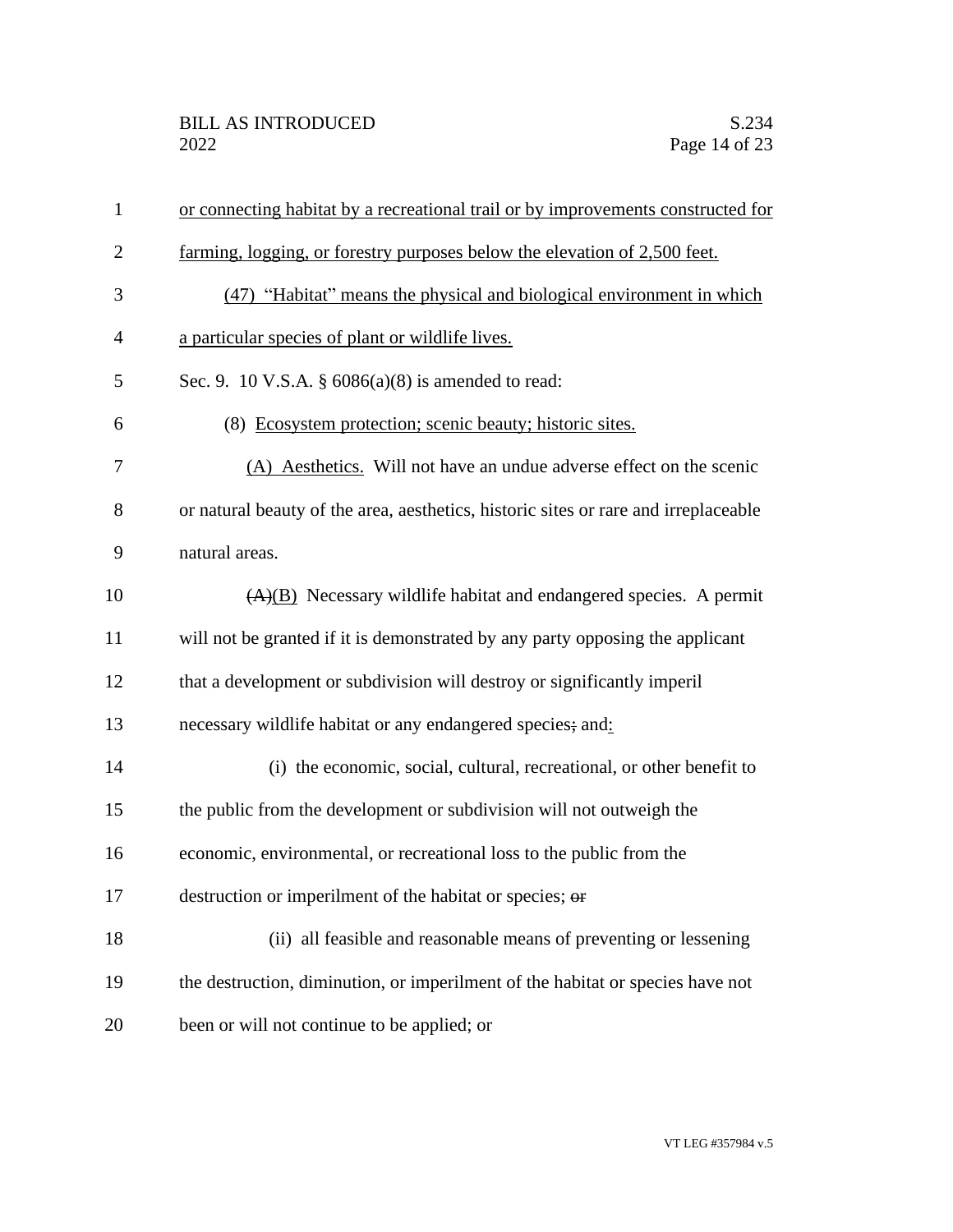## BILL AS INTRODUCED<br>2022 Page 15 of 23

| $\mathbf{1}$   | (iii) a reasonably acceptable alternative site is owned or controlled            |
|----------------|----------------------------------------------------------------------------------|
| $\overline{2}$ | by the applicant which that would allow the development or subdivision to        |
| 3              | fulfill its intended purpose.                                                    |
| 4              | (C) Forest blocks and connecting habitat. Will not result in an undue            |
| 5              | adverse impact on forest blocks and connecting habitat. If a project as          |
| 6              | proposed would result in an undue adverse impact, a permit may only be           |
| 7              | granted if effects are avoided, minimized, and mitigated in accordance with      |
| 8              | rules adopted by the Board.                                                      |
| 9              | Sec. 10. CRITERION 8(C) RULEMAKING                                               |
| 10             | (a) The Natural Resources Board (Board), in consultation with the Agency         |
| 11             | of Natural Resources, shall adopt rules to implement the requirements for the    |
| 12             | administration of 10 V.S.A. $\S$ 6086(a)(8)(C). Rules adopted by the Board shall |
| 13             | include:                                                                         |
| 14             | (1) How forest blocks and connecting habitat are further defined,                |
| 15             | including their size, location, and function, which may include:                 |
| 16             | (A) information that will be available to the public to determine                |
| 17             | where forest blocks and connecting habitat are located; or                       |
| 18             | (B) advisory mapping resources, how they will be made available,                 |
| 19             | how they will be used, and how they will be updated.                             |
| 20             | (2) Standards establishing how impacts can be avoided, minimized, or             |
| 21             | mitigated, including how fragmentation of forest blocks or connecting habitat    |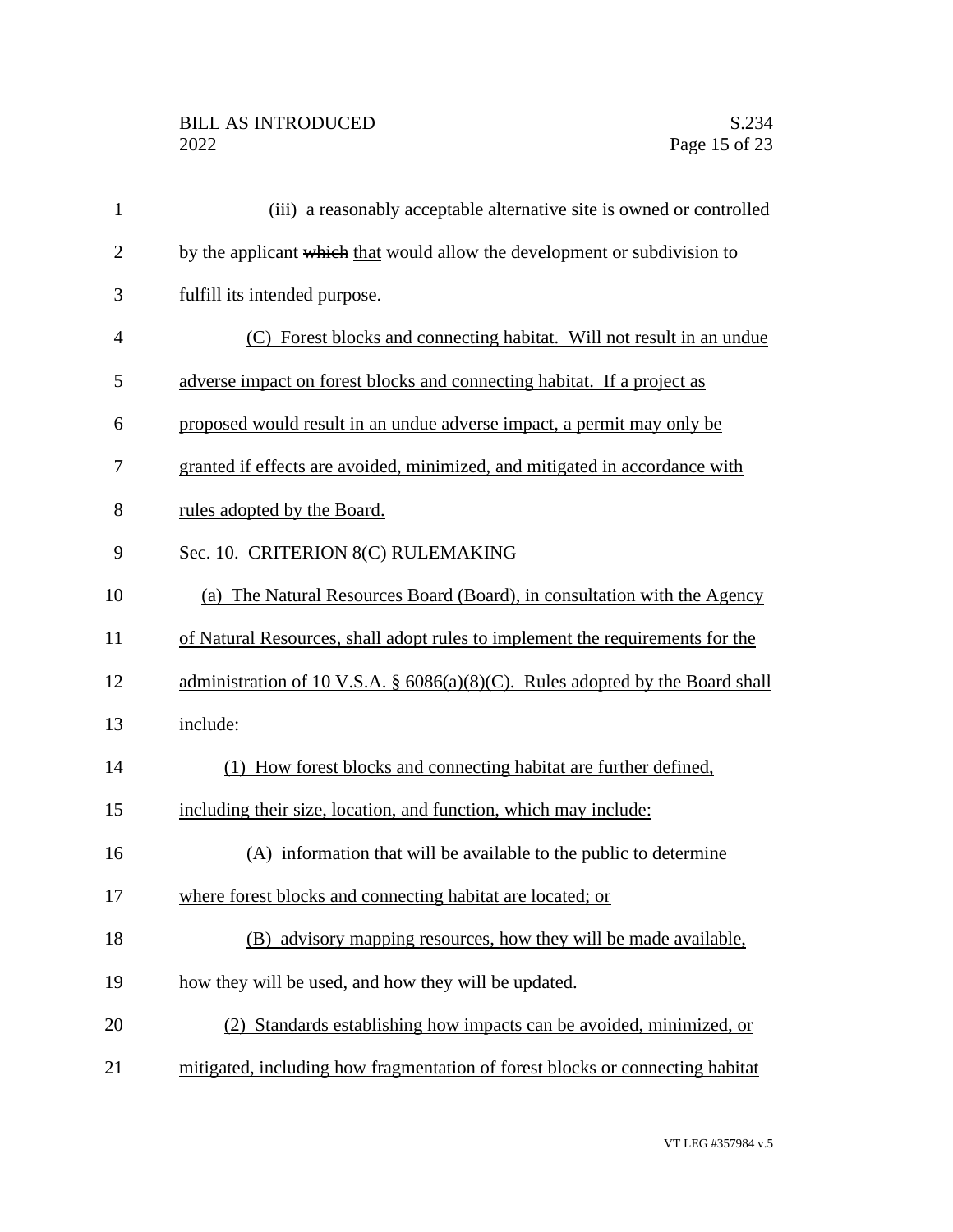| $\mathbf{1}$   | is avoided or minimized, which may include steps to promote proactive site  |
|----------------|-----------------------------------------------------------------------------|
| $\overline{2}$ | design of buildings, roadways and driveways, utility location, and location |
| 3              | relative to existing features such as roads, tree lines, and fence lines.   |
| $\overline{4}$ | (3) Criteria to identify when a forest block or connecting habitat is       |
| 5              | eligible for mitigation.                                                    |
| 6              | (4) Standards for how impacts to a forest block or connecting habitat       |
| 7              | may be mitigated. Standards may include:                                    |
| 8              | (A) appropriate ratios for compensation;                                    |
| 9              | (B) appropriate forms of compensation such as conservation                  |
| 10             | easements, fee interests in land, and other forms of compensation; and      |
| 11             | (C) appropriate uses of on-site and off-site mitigation.                    |
| 12             | (b) The Board shall convene a working group to provide input to the rule    |
| 13             | prior to prefiling with the Interagency Committee on Administrative Rules.  |
| 14             | The Board shall convene the working group on or before February 1, 2023.    |
| 15             | (c) The Board shall file a final proposed rule with the Secretary of State  |
| 16             | and Legislative Committee on Administrative Rules on or before June 15,     |
| 17             | 2023.                                                                       |
| 18             | Sec. 11. 10 V.S.A. § 127 is amended to read:                                |
| 19             | § 127. RESOURCE MAPPING                                                     |
| 20             | (a) On or before January 15, 2013, the The Secretary of Natural Resources   |
| 21             | shall complete and maintain resource mapping based on the Geographic        |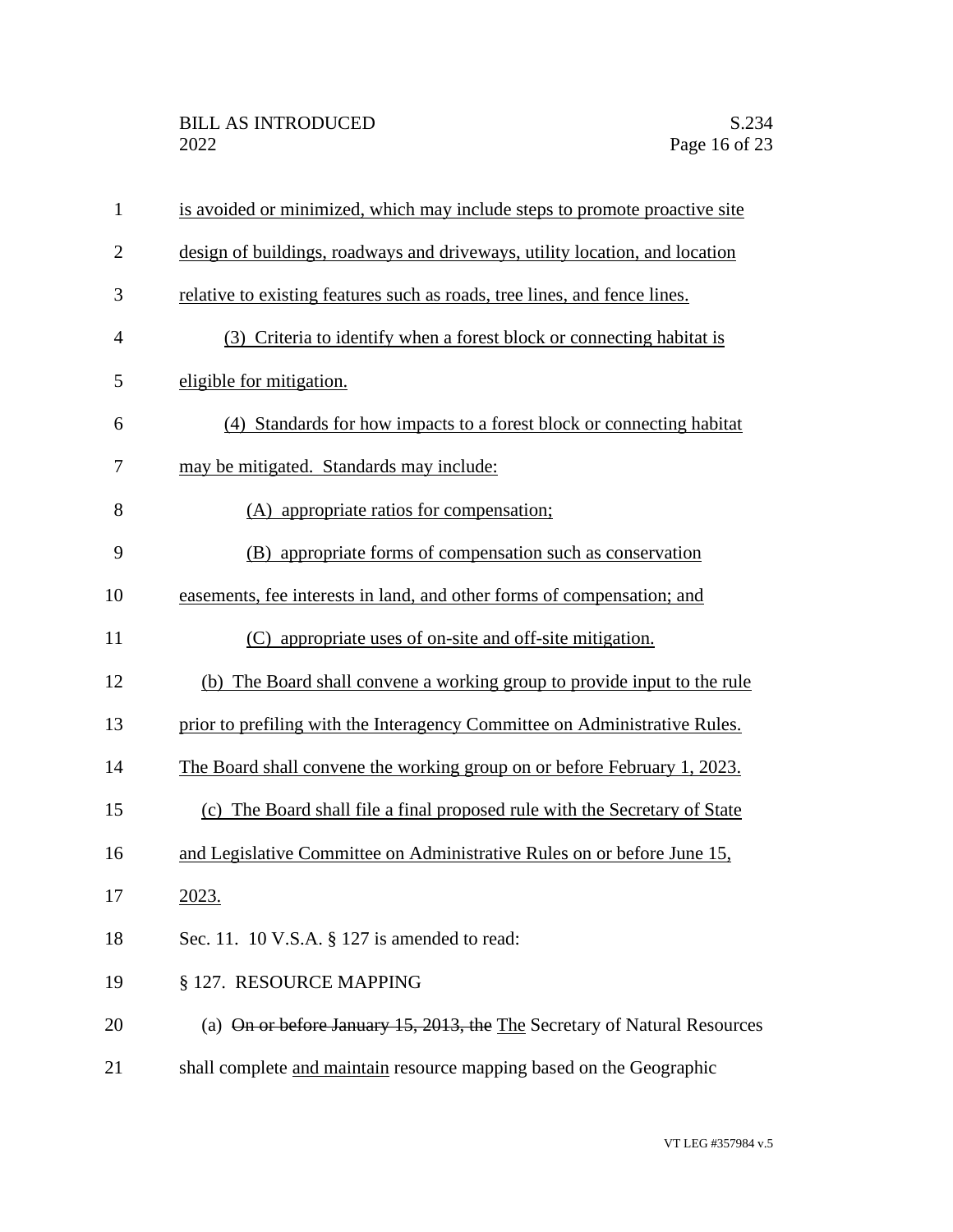| $\mathbf{1}$   | Information System (GIS) or other technology. The mapping shall identify         |
|----------------|----------------------------------------------------------------------------------|
| $\overline{2}$ | natural resources throughout the State, including forest blocks, that may be     |
| 3              | relevant to the consideration of energy projects and projects subject to chapter |
| $\overline{4}$ | 151 of this title. The Center for Geographic Information shall be available to   |
| 5              | provide assistance to the Secretary in carrying out the GIS-based resource       |
| 6              | mapping.                                                                         |
| 7              | (b) The Secretary of Natural Resources shall consider the GIS-based              |
| 8              | resource maps developed under subsection (a) of this section when providing      |
| 9              | evidence and recommendations to the Public Utility Commission under              |
| 10             | 30 V.S.A. $\S$ 248(b)(5) and when commenting on or providing                     |
| 11             | recommendations under chapter 151 of this title to District Commissions on       |
| 12             | other projects.                                                                  |
| 13             | (c) The Secretary shall establish and maintain written procedures that           |
| 14             | include a process and science-based criteria for updating resource maps          |
| 15             | developed under subsection (a) of this section. Before establishing or revising  |
| 16             | these procedures, the Secretary shall provide opportunities for affected parties |
| 17             | and the public to submit relevant information and recommendations.               |
| 18             | * * * Roads * * *                                                                |
| 19             | Sec. 12. 10 V.S.A. § 6001 is amended to read:                                    |
| 20             | § 6001. DEFINITIONS                                                              |
| 21             | As used in this chapter:                                                         |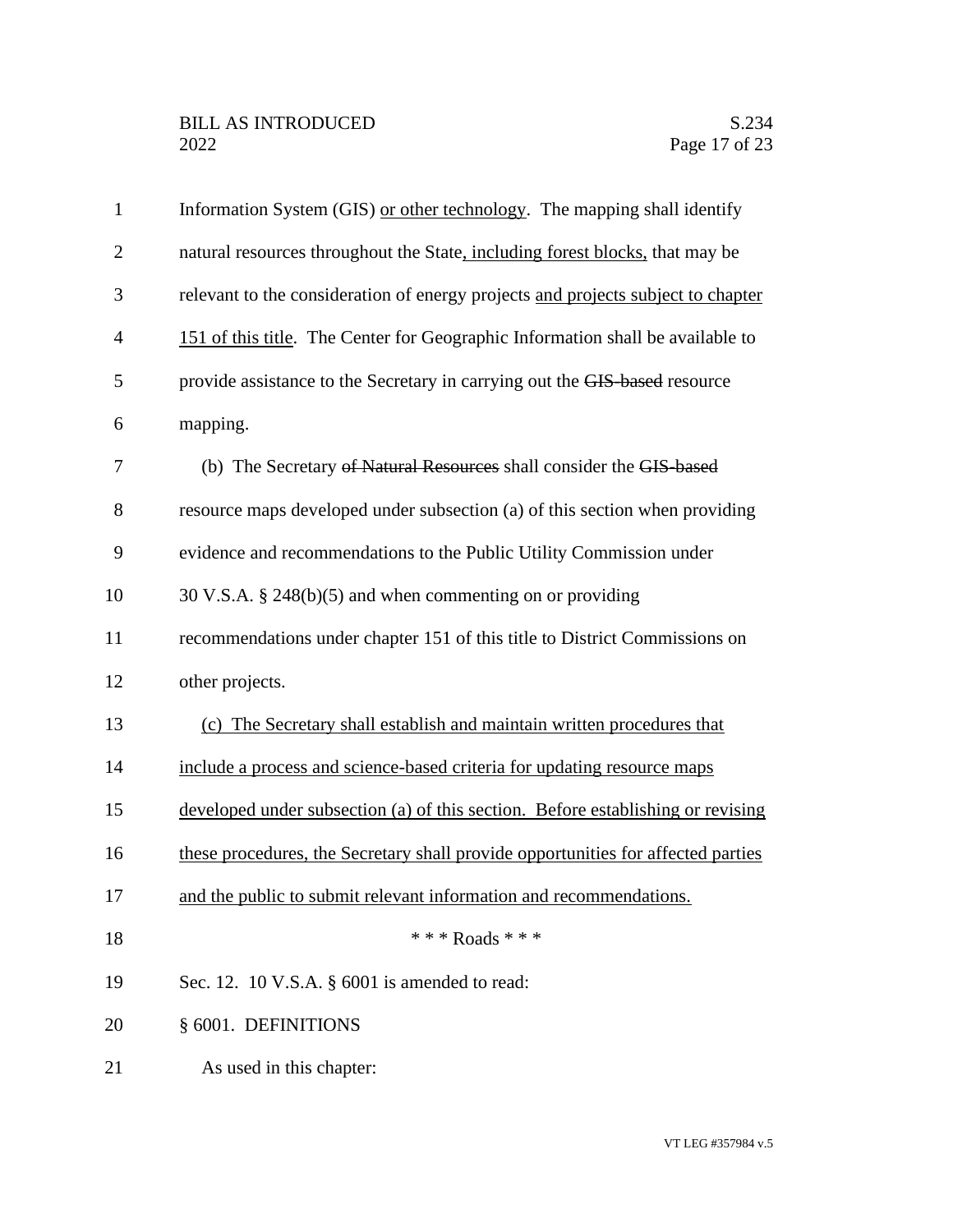| $\mathbf{1}$   | * * *                                                                             |
|----------------|-----------------------------------------------------------------------------------|
| $\overline{2}$ | $(3)(A)$ "Development" means each of the following:                               |
| 3              | * * *                                                                             |
| $\overline{4}$ | (xi) The construction of a road, roads, driveway, or driveways,                   |
| 5              | which in combination is greater than 2,000 feet, to provide access to or within   |
| 6              | a tract or tracts of land of more than one acre owned or controlled by a person.  |
| 7              | (I) For the purposes of determining jurisdiction under this                       |
| 8              | subdivision (xi), any tract or tracts of land that will be provided access by the |
| 9              | road or driveway is involved land.                                                |
| 10             | (II) As used in this subdivision (xi), "road" shall include any                   |
| 11             | new road or upgrade of a class 4 highway by a person other than a                 |
| 12             | municipality, including a road that will be transferred to or maintained by a     |
| 13             | municipality after its construction or upgrade. For the purposes of this          |
| 14             | subdivision (II), routine maintenance of a class 4 highway or stormwater          |
| 15             | improvement required pursuant to section 1264 of this title shall not constitute  |
| 16             | an "upgrade."                                                                     |
| 17             | (aa) Routine maintenance shall include replacing a culvert                        |
| 18             | or ditch, applying new stone, grading, or making repairs after adverse weather.   |
| 19             | (bb) Routine maintenance shall not include changing the                           |
| 20             | size of the road, changing the location or layout of the road, or adding          |
| 21             | pavement.                                                                         |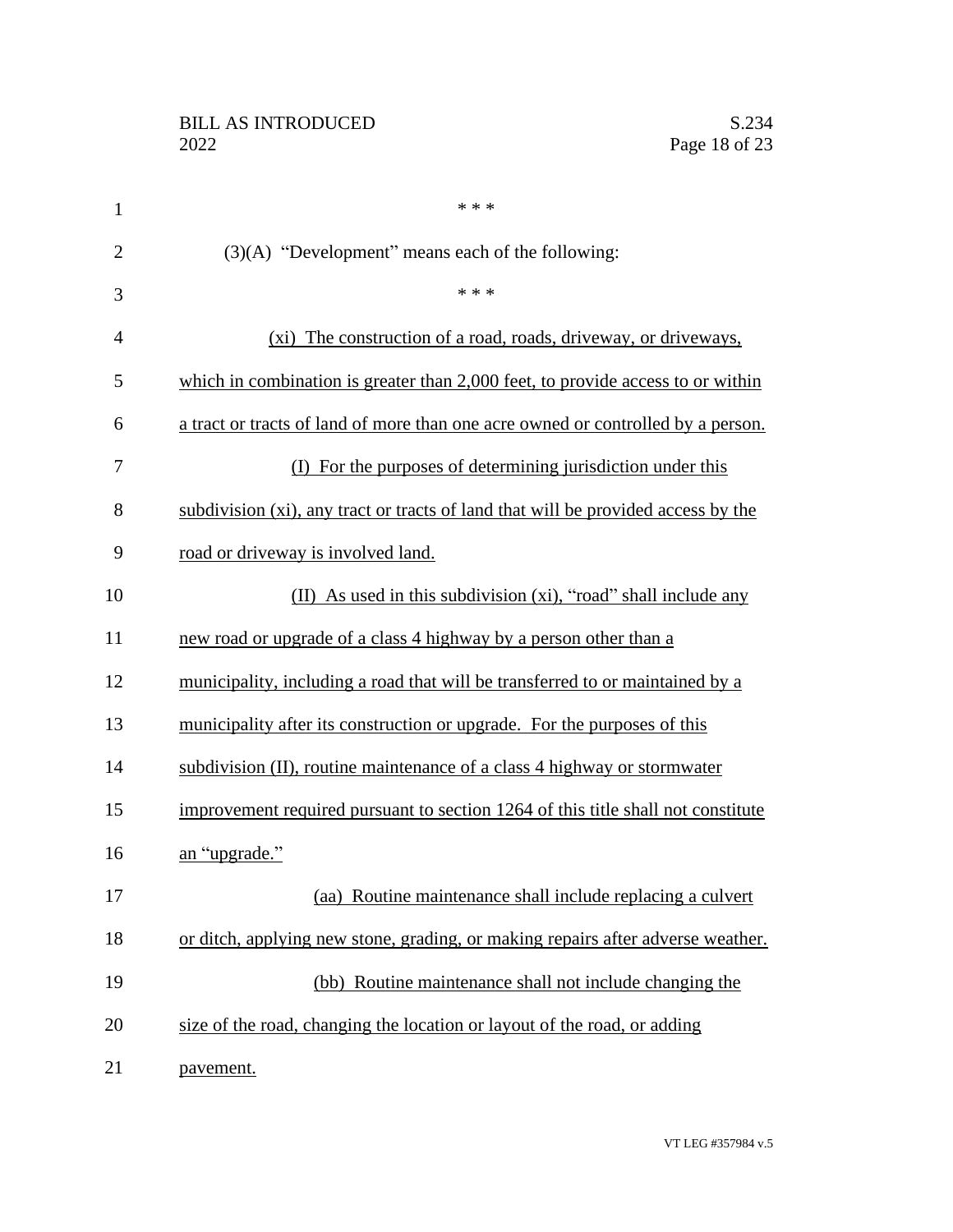| 1              | (III) For the purpose of determining the length under this                         |
|----------------|------------------------------------------------------------------------------------|
| $\overline{2}$ | subdivision (xi), the length of all roads and driveways within the tract or tracts |
| 3              | of land constructed within any continuous period of 10 years after October 1,      |
| $\overline{4}$ | 2020 shall be included.                                                            |
| 5              | (IV) This subdivision (xi) shall not apply to:                                     |
| 6              | (aa) a road constructed for a municipal, county, or State                          |
| 7              | purpose; a utility corridor of an electric transmission or distribution company;   |
| 8              | or a road located entirely within a designated downtown or neighborhood            |
| 9              | development area; and                                                              |
| 10             | (bb) a road used primarily for farming or forestry purposes                        |
| 11             | unless used for a residential purpose.                                             |
| 12             | * * *                                                                              |
| 13             | *** Wood Products Manufacturers ***                                                |
| 14             | Sec. 13. 10 V.S.A. § 6001 is amended to read:                                      |
| 15             | § 6001. DEFINITIONS                                                                |
| 16             | * * *                                                                              |
| 17             | (48) "Wood products manufacturer" means a manufacturer that                        |
| 18             | aggregates wood products from forestry operations and adds value through           |
| 19             | processing or marketing in the wood products supply chain or directly to           |
| 20             | consumers through retail sales. "Wood products manufacturer" includes              |
| 21             | sawmills; veneer mills; pulp mills; pellet mills; producers of firewood,           |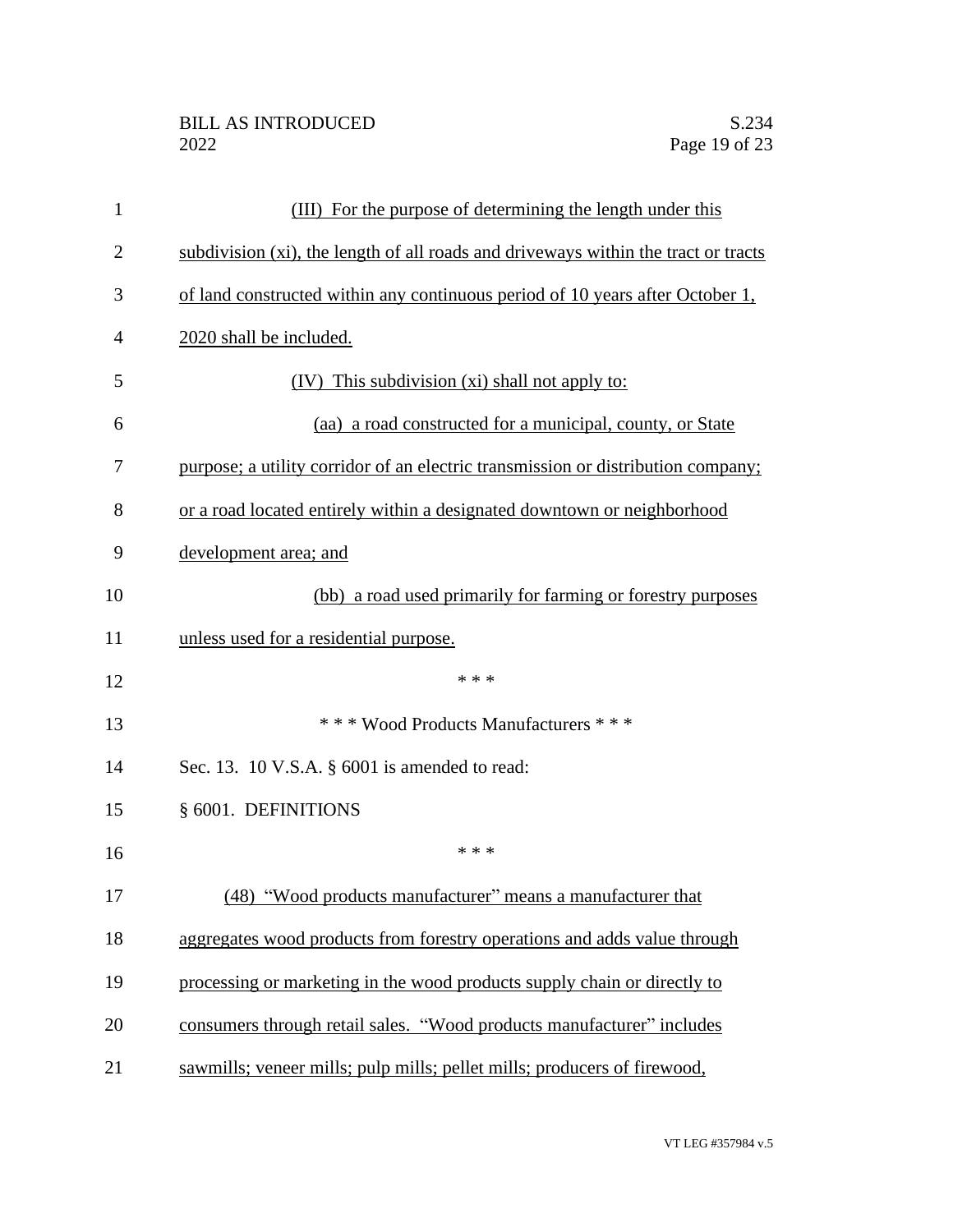| $\mathbf{1}$   | woodchips, mulch, and fuel wood; and log and pulp concentration yards.                 |
|----------------|----------------------------------------------------------------------------------------|
| $\overline{2}$ | "Wood products manufacturer" does not include facilities that purchase,                |
| 3              | market, and resell finished goods, such as wood furniture, wood pellets, and           |
| $\overline{4}$ | milled lumber, without first receiving wood products from forestry operations.         |
| 5              | (49) "Wood product" means logs, pulpwood, veneer wood, bolt wood,                      |
| 6              | wood chips, stud wood, poles, pilings, biomass, fuel wood, maple sap, and              |
| 7              | bark.                                                                                  |
| 8              | Sec. 14. 10 V.S.A. § 6086(c) is amended to read:                                       |
| 9              | $(c)(1)$ Permit conditions. A permit may contain such requirements and                 |
| 10             | conditions as are allowable proper exercise of the police power and which that         |
| 11             | are appropriate within the respect to subdivisions $(a)(1)$ through $(10)$ of this     |
| 12             | section, including those set forth in 24 V.S.A. $\S$ 4414(4), 4424(a)(2),              |
| 13             | $4414(1)(D)(i)$ , $4463(b)$ , and $4464$ , the dedication of lands for public use, and |
| 14             | the filing of bonds to ensure compliance. The requirements and conditions              |
| 15             | incorporated from Title 24 may be applied whether or not a local plan has been         |
| 16             | adopted. General requirements and conditions may be established by rule of             |
| 17             | the Natural Resources Board.                                                           |
| 18             | (2) Permit conditions on a wood products manufacturer.                                 |
| 19             | (A) A permit condition that sets hours of operation for a wood                         |
| 20             | products manufacturer shall only be imposed to mitigate an impact under                |
| 21             | subdivision (a)(1), (5), or (8) of this section.                                       |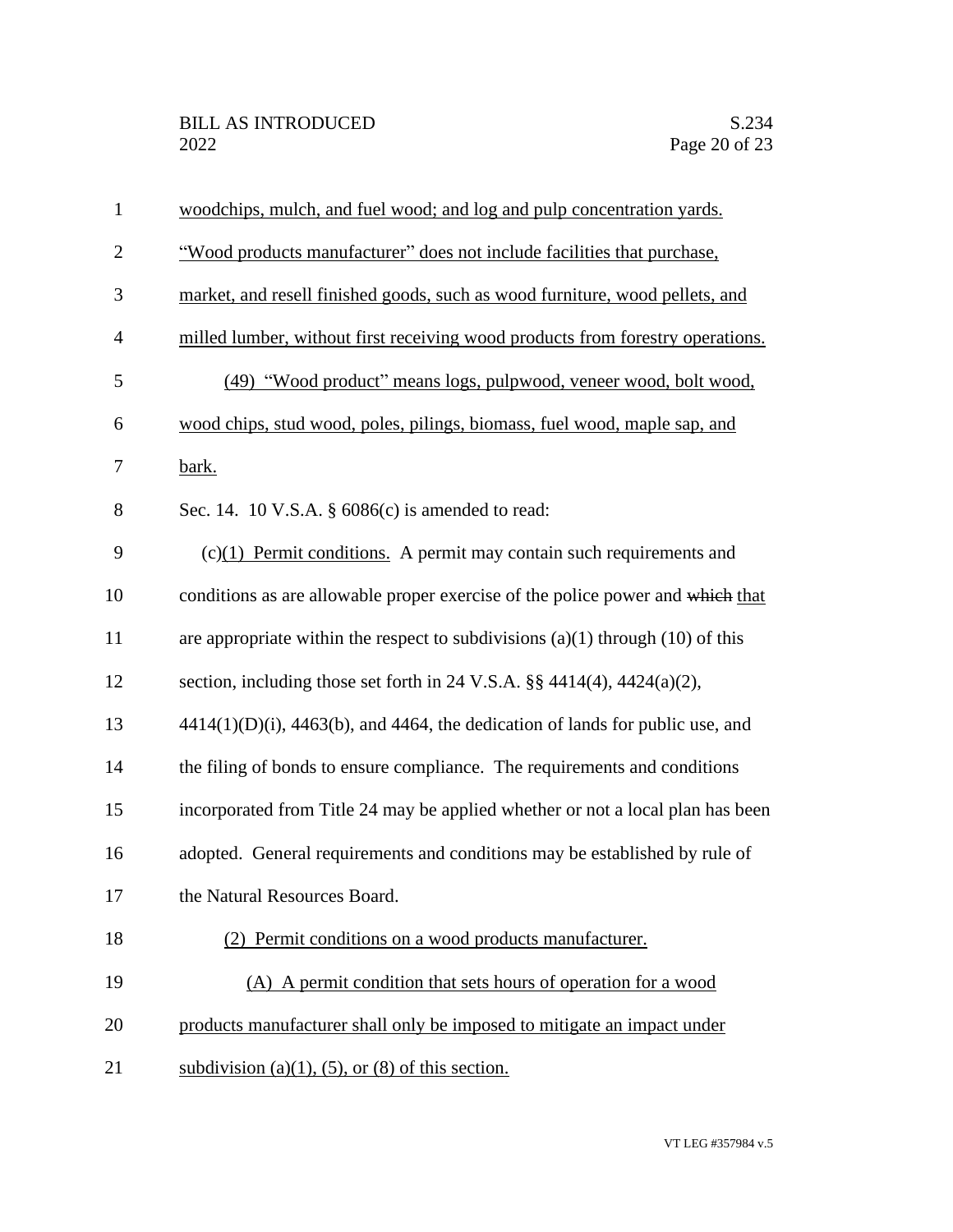| $\mathbf{1}$ | (B) If an adverse impact under subdivision (a)(1), (5), or (8) of this          |
|--------------|---------------------------------------------------------------------------------|
| $\mathbf{2}$ | section would result, a permit with conditions shall allow the manufacturer to  |
| 3            | operate while mitigating these impacts. A permit with conditions that mitigate  |
| 4            | these impacts shall allow for deliveries of wood products from forestry         |
| 5            | operations to the manufacturer outside permitted hours of operation, including  |
| 6            | nights, weekends, and holidays, for the number of days demonstrated by the      |
| 7            | manufacturer as necessary to enable business operations, not to exceed 90 days  |
| 8            | per year.                                                                       |
| 9            | (3) Permit with conditions on the delivery of wood heat fuels. A permit         |
| 10           | with conditions issued to a wood products manufacturer that produces wood       |
| 11           | chips, pellets, cord wood, or other fuel wood used for heat shall allow         |
| 12           | shipment of that fuel wood from the manufacturer to the end user outside        |
| 13           | permitted hours of operation, including nights, weekends, and holidays, from    |
| 14           | October 1 through April 30 of each year. Permits with conditions shall          |
| 15           | mitigate the undue adverse impacts while enabling the operations of the         |
| 16           | manufacturer.                                                                   |
| 17           | (4) Permit amendments. A wood products manufacturer holding a                   |
| 18           | permit may request an amendment to existing permit conditions related to        |
| 19           | hours of operation and seasonal restrictions to be consistent with subdivisions |
| 20           | (2) and (3) of this subsection. Requests for condition amendments under this    |
| 21           | subsection shall not be subject to Act 250 Rule 34(E).                          |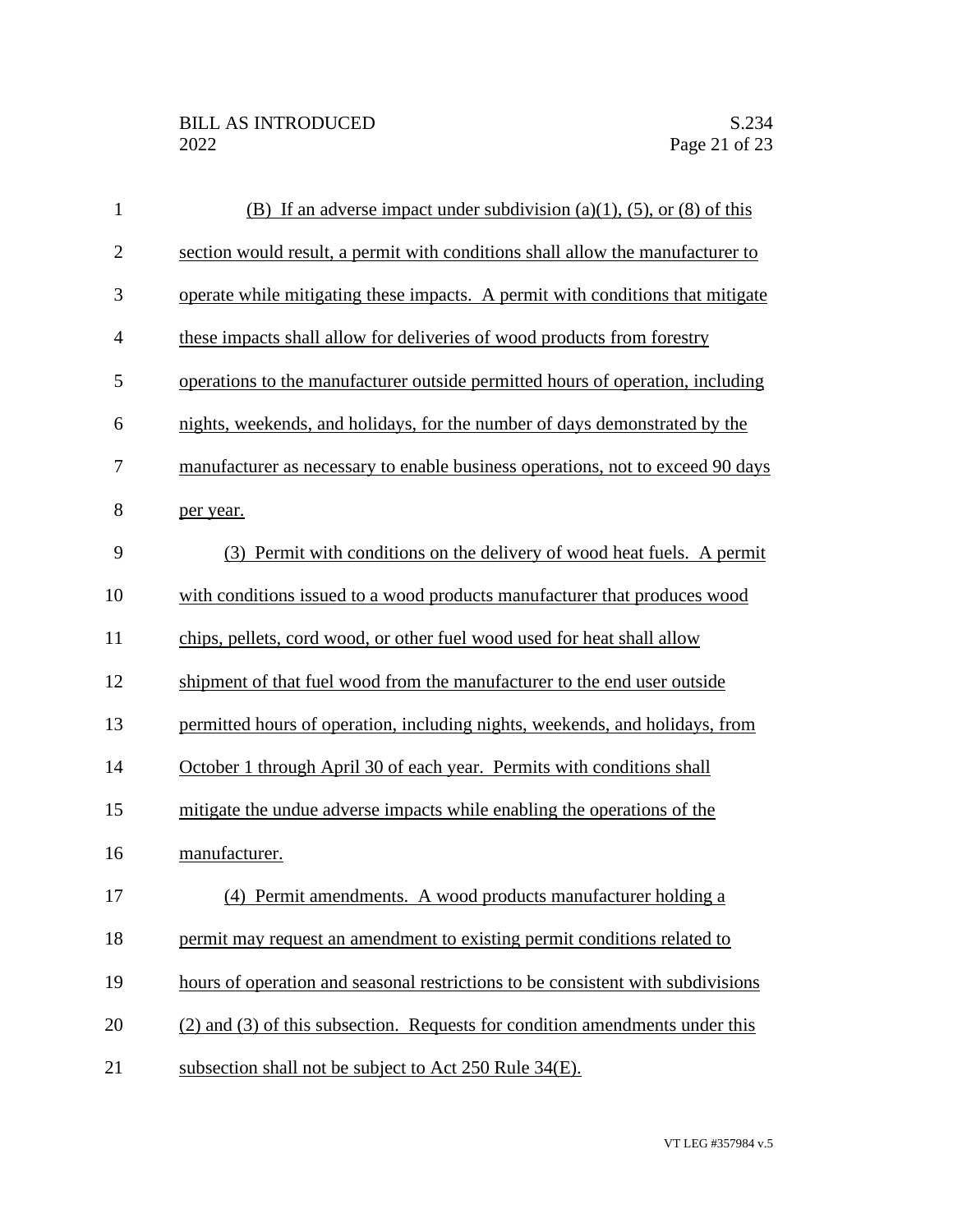| $\mathbf{1}$   | * * * One-acre towns * * *                                                     |
|----------------|--------------------------------------------------------------------------------|
| $\overline{2}$ | Sec. 15. 10 V.S.A. § 6001 is amended to read:                                  |
| 3              | § 6001. DEFINITIONS                                                            |
| $\overline{4}$ | * * *                                                                          |
| 5              | $(3)(A)$ "Development" means each of the following:                            |
| 6              | (i) The construction of improvements on a tract or tracts of land,             |
| 7              | owned or controlled by a person, involving more than 10 acres of land within a |
| 8              | radius of five miles of any point on any involved land, for commercial or      |
| 9              | industrial purposes in a municipality that has adopted permanent zoning and    |
| 10             | subdivision bylaws.                                                            |
| 11             | (ii) The construction of improvements on a tract or tracts of land,            |
| 12             | owned or controlled by a person, involving more than one acre of land within a |
| 13             | radius of five miles of any point on any involved land, for commercial or      |
| 14             | industrial purposes on more than one acre of land within a municipality that   |
| 15             | has not adopted permanent zoning and subdivision bylaws.                       |
| 16             | * * *                                                                          |
| 17             | * * * Study Committee; Effective Date * * *                                    |
| 18             | Sec. 16. STUDY COMMITTEE; NATURAL RESOURCES BOARD                              |
| 19             | <b>STRUCTURE</b>                                                               |
| 20             | (a) There is created a study committee on the structure and function of the    |
| 21             | Natural Resources Board. The group shall consist of eight members, four        |